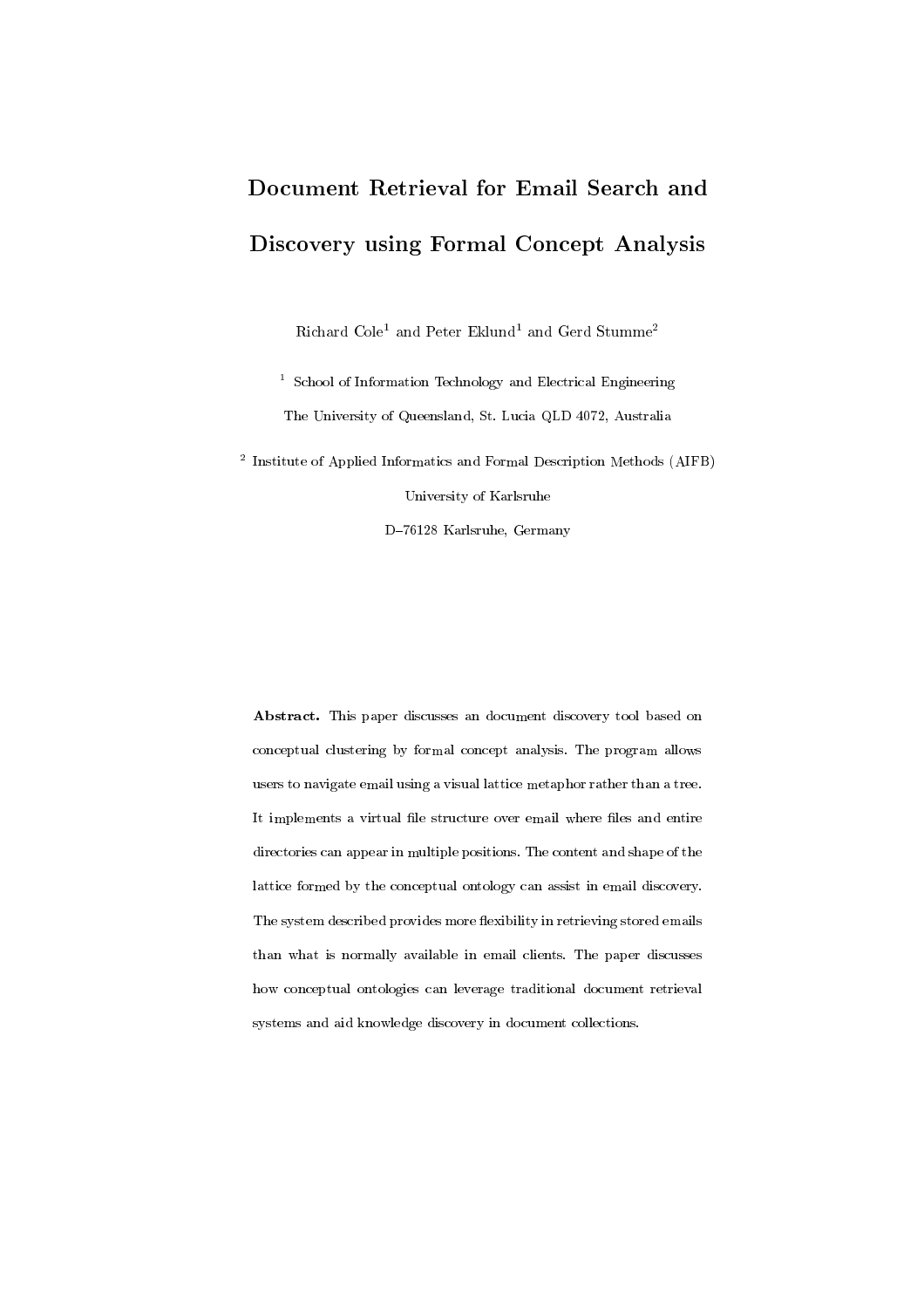# 1 Introduction

Traditional email management systems provide the user with a tree structure of folders which is an analog of the directories provided in traditional file systems and folders in filing cabinets. The advantage of such a system is that, by analogy, any user familiar with lexical ordering and filing cabinets is also familiar with a file-system. The disadvantage is that documents are placed in a single folder only. To be retrieved, the user must determine the correct folder, and then locate the document within that folder.

Placing an email in a folder while using an email-reading program is an act of classication. Its purpose is to aid in the later retrieval of that email. It makes sense to classify an email document according to multiple orthogonal criteria, for example according to the author, the recipients, the content of the document, the type of the email (incoming or outgoing, read/unread etc) and the context of the email. Traditional file handling systems are often accompanied by a text search capabilities based on keyword retrieval via an index or via grep style stream search. As well as classifying email we are also required to search it.

For example, consider looking for an email from Carol Goble about the program committee of the WWW 11 conference. Neither the folder of all emails from Carol Goble nor the folder of all emails about WWW 11 are good places to look, as they contain too many irrelevant emails. Rather, the intersection of these two folders is likely to recover your email. By encouraging classification and the creation of a large number of folders, rather than discouraging it by forcing the user to select a single folder, one increases the chance that a folder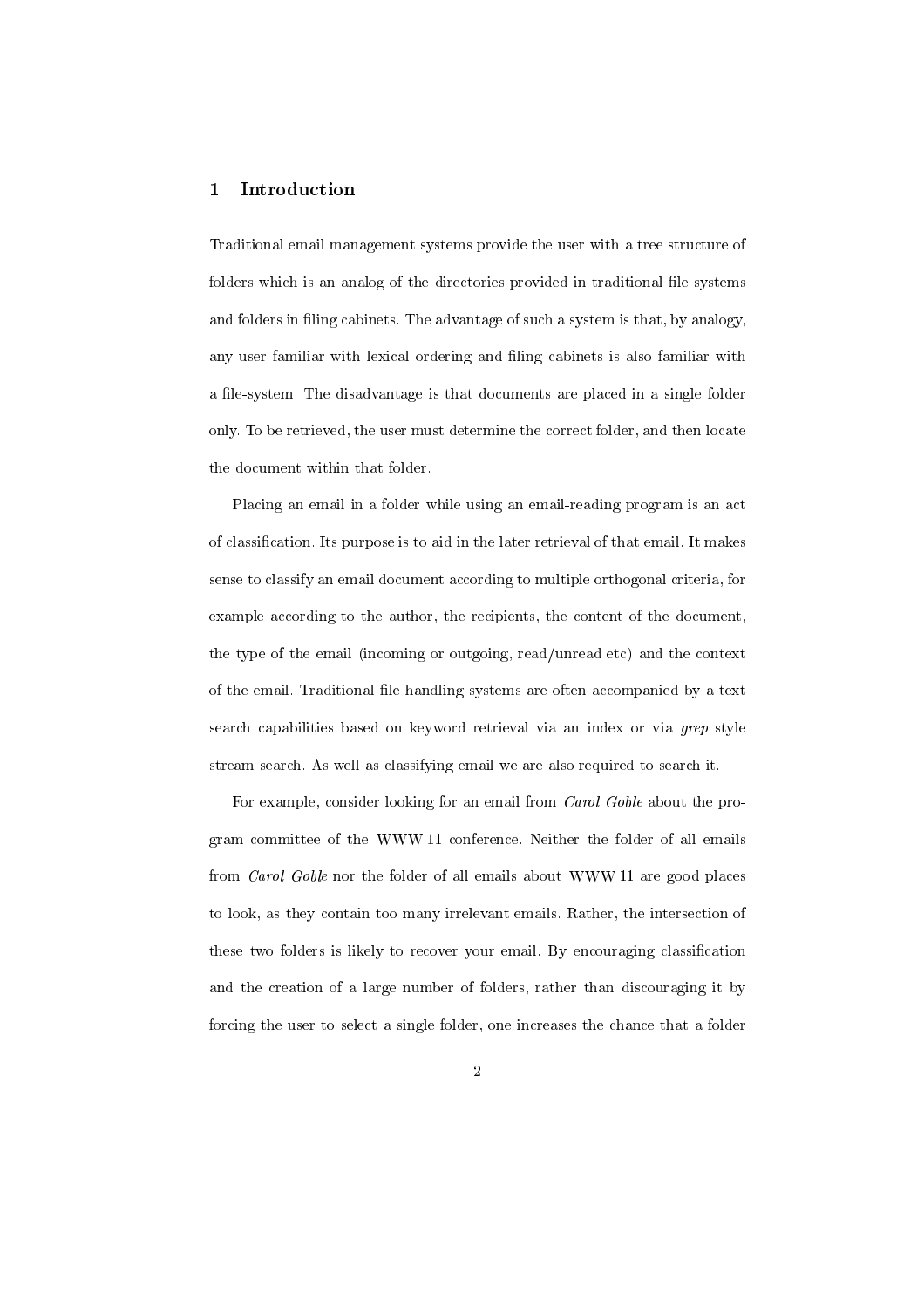will correspond to a user's query. This is the aim of our  $HIERM$ AIL system<sup>1</sup>. The system also provides the facility to create folders whose content is decided by information retrieval techniques like keyword search and machine learning classifiers developed for automatic classification of texts  $[4,2]$ . Such folders can be dynamically created and combined with existing folders to aid in email search. HierMail associates email documents with descriptors arranged in a multiple inheritance hierarchy (ontology) using an inverted file index. Descriptors replace the concept of folders. More than one descriptor can (and should) be assigned to an email.

In the example earlier, the client need not decide where on the file-system to store the email from Carole Goble about the program committee of WWW 11. He simply assigns all relevant descriptors to the email. HierMail displays folder contents (i. e., sets of emails related to a selection of descriptors) as conceptual views via concept lattices.

Concept lattices are defined in the mathematical theory of Formal Concept Analysis [13]. Formal Concept Analysis is an unsupervised KDD technique which allows for conceptual clustering [18, 3, 16]. Cluster Analysis in general comprises a set of unsupervised machine learning techniques which split sets of objects into clusters (subsets) such that ob jects within a cluster are as similar as possible while objects from different clusters are as different as possible. Conceptual Clustering techniques additionally aim at determining not only clusters but to provide at the same time intensional descriptions of these extensions [15].

<sup>1</sup> see http://www.hiermail.com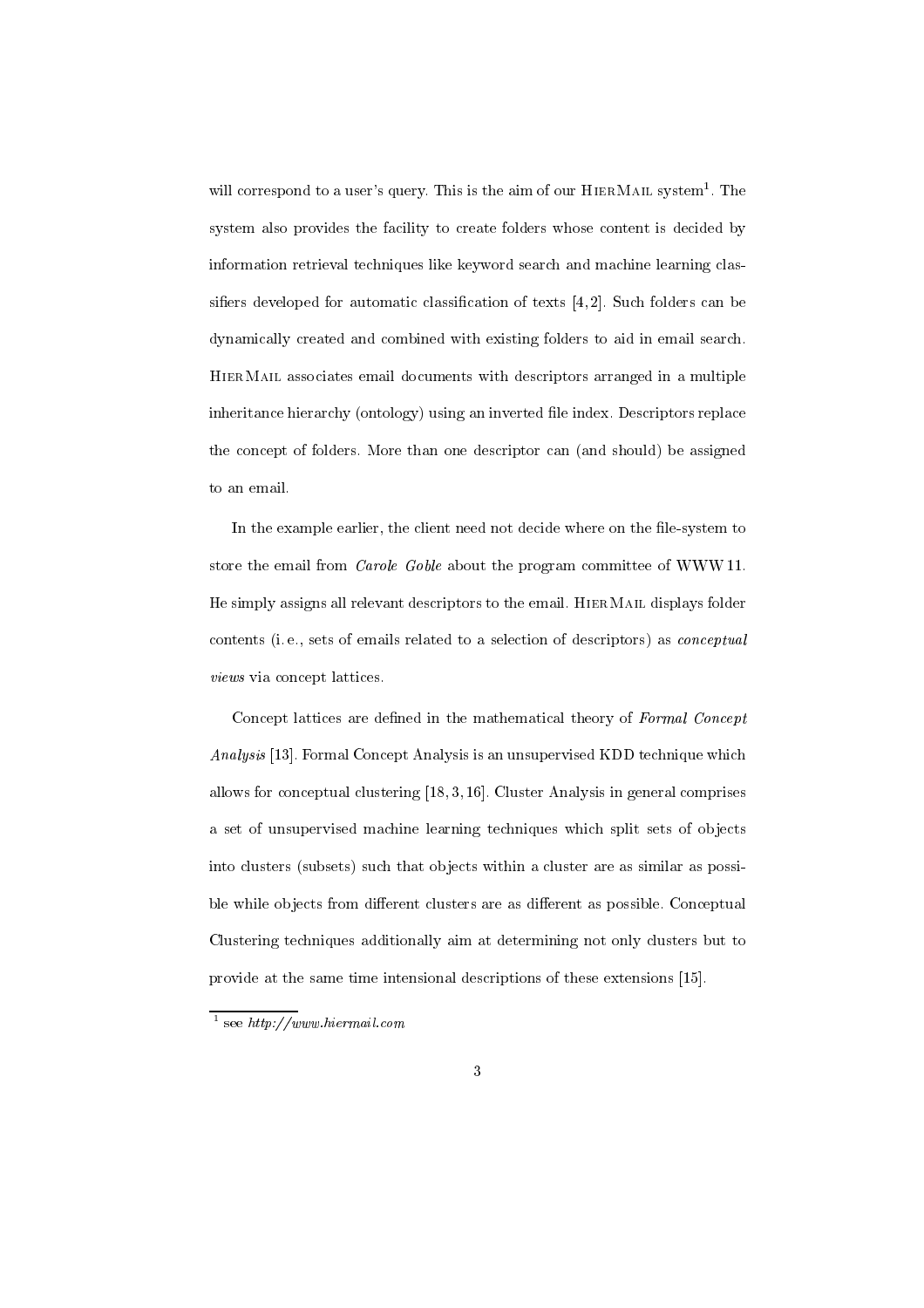In our case, the clusters are considered as the content of an email folder, while the intensional description provides means for locating and retrieving it within the multiple cluster hierarchy (i. e., the concept lattice). The concept lattice is derived from the binary relation which assigns descriptors like 'conferences', `goble', or `organization' to emails. The exploitation of the resulting model (the concept lattice) can then be used for discovery of new knowledge out of the emails (in particular discovering interesting associations between email content), but can also be exploited for information retrieval purposes.

There are a number of related approaches. For instance, the concept of a virtual folder was introduced in a program called View Mail (VM) [14]. A virtual folder is a collection of email documents retrieved in response to a query. The virtual folder concept has more recently been popularized by a number of opensource projects [17]. Other search tools for email are also available, 80-20 is one such product.<sup>2</sup>

HIERMAIL differs from those systems in the understanding of the underlying structure  $-$  via formal concept analysis  $-$  and in the details of its implementation. It therefore extends the virtual or associative file system idea to email management and discovery. HierMail is designed with an open architecture to accommodate information extraction techniques for text, images or multimedia content. The regular expressions used in HierMail to associate emails to labels in an ontology can therefore be swapped for neural networks or other classifiers

<sup>2</sup> see http://www.80-20.com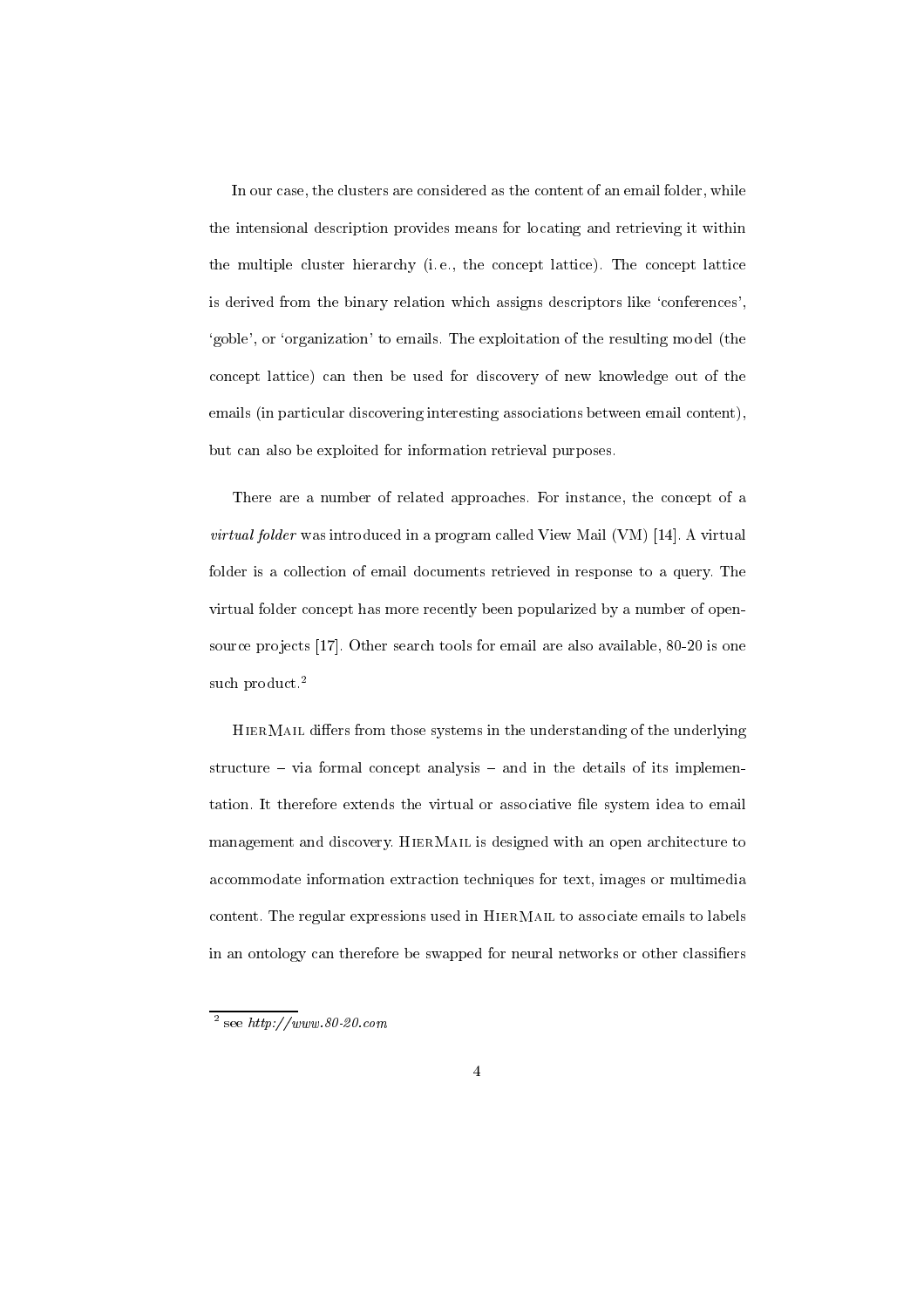that identify features in the source documents  $[1, 2, 4]$ . Our approach is thus complementary to these machine learning techniques.

In our approach, emails can be stored any place, in a relational database, in a legacy file hierarchy or on different distributed file systems later federated according to the context of an inquiry. In HierMail, email retrieval is independent of the physical organization of the file-system.

In this paper, we profile HIERMAIL (previously referred to in various stages of development as Cem, ECA or Warp9) that follows from earlier work in medical document retrieval reported in [9, 6]. We consolidate elements of work presented previously in various conference papers [10, 8, 7] in this treatment. In the next section, we will give an introduction to the basic notions of Formal Concept Analysis. In Section 3, we describe the mathematical structures employed in HierMail. Requirements for their maintenance are discussed in Section 4. We describe how they are fullled by our implementation in Section 5. Section 6 illustrates HierMail by an application scenario, and Section 7 concludes the article.

# 2 Mathematical Structure

Formal Concept Analysis (FCA) [13] has a long history as a technique for data analysis. Two software tools, TOSCANA [21] and ANACONDA embody a standard methodology for data-analysis based on FCA. Recently, a Java-based opensource version of Toscana, called ToscanaJ has also been developed". Following <sup>3</sup> see http://toscanaj.sourceforget.net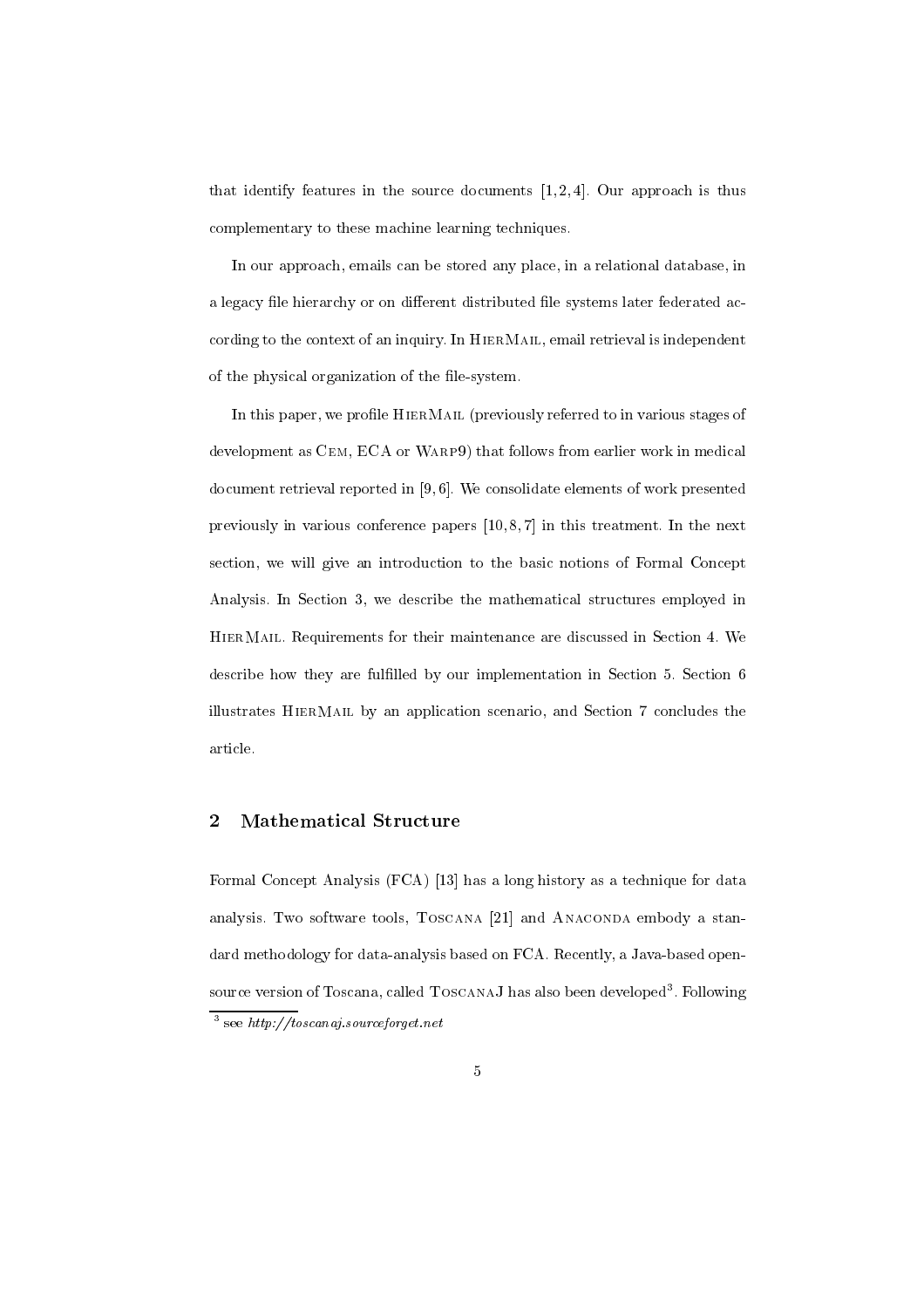|                                       | Conference Related | Conferences with papers | Conference Organisation | Program Committee |
|---------------------------------------|--------------------|-------------------------|-------------------------|-------------------|
| WWW 11 submission                     |                    |                         |                         |                   |
| hi!                                   |                    |                         |                         |                   |
| ICCS location, PKDD reference         |                    |                         |                         |                   |
| Re: WWW 11 submission                 |                    |                         |                         |                   |
| <b>ICCS</b> room reservation          |                    |                         |                         |                   |
| ICCS camera ready/thanks to PC        |                    |                         |                         |                   |
| Un petit garcon !!!                   |                    |                         |                         |                   |
| Re: Summary of ICCS 2001 Arrangements |                    |                         |                         |                   |
| Re: hi!                               |                    |                         |                         |                   |
| Invitation to IIP '02 PC              |                    |                         |                         |                   |

Fig. 1. Descriptors assigned to emails in a formal context.

the FCA methodology, data is organized as a table in a relational database and is modeled mathematically as a formal context.

**Definition 1.** A (formal) context is a triple  $\mathbb{K} := (G, M, I)$  where G and M are sets and  $I$  is a relation between  $G$  and  $M$ . The elements of  $G$  and  $M$  are called objects and attributes, respectively, and  $(g, m) \in I$  is read "object g has attribute m".

In the relational database table there is one row for each object and one column for each (Boolean) attribute.

We illustrate the definition by an example (see Fig. 1). The set  $G$  of objects consists of 10 emails, the set  $M$  of attributes of four descriptors. The binary relation I indicates which descriptors are assigned to each email.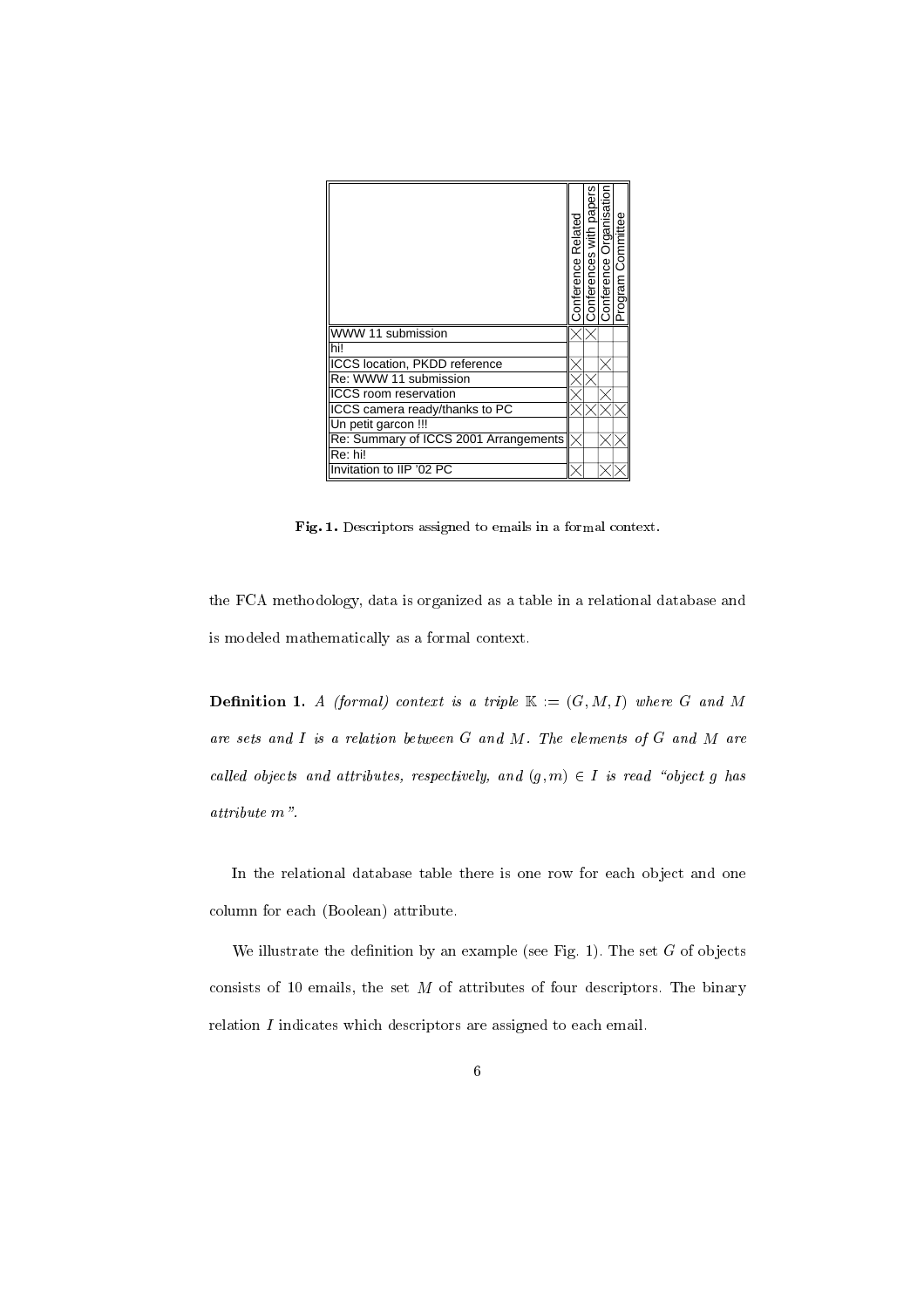**Definition 2.** For  $A \subseteq G$ , we define  $A' := \{m \in M \mid \forall g \in A: (g,m) \in I\}.$ Dually, for  $B \subseteq M$ , we define  $B' := \{g \in G \mid \forall m \in B: (g, m) \in I\}$ . Now a (formal) concept is a pair  $(A, B)$  such that  $A \subseteq G$ ,  $B \subseteq M$ ,  $A' = B$  and  $D^0 = A$ . (This is equivalent to A and B being maximal with  $A \times B \subseteq I$ .) The set A is called the extent and the set B the intent of the concept  $(A, B)$ .

Resulting from the context in Fig. 1 there are in total six formal concepts. One of these concepts has for instance intent equal to the set of descriptors {Conference Related, Program Committee}, and extent equal to the set of documents fRe: Summary of ICCS <sup>2001</sup> arrangements, Invitation to IIP '02 PC, ICCS camera ready/thanks to  $PC.$ }

**Definition 3.** Each formal context  $K$  gives rise to a conceptual hierarchy, called concept lattice of K, and denoted by  $\underline{\mathfrak{B}}(\mathbb{K})$ . The hierarchical subconcept-super $concept$ -relation on the concepts is formalized by

$$
(A, B) \le (C, D) : \iff A \subseteq C \quad (\iff B \supseteq D) .
$$

The concept lattice of the context of Fig. 1 is shown in Fig. 2. Each node stands for a formal concept, and the subconcept-superconcept hierarchy can be read by following ascending paths of straight line segments. The intent of each concept is given by all attributes reachable from that concept by ascending paths of straight line segments, and its extent is given by all objects reachable by descending paths of straight line segments. The concept mentioned above is the one labeled by 'Program Committee'. In the diagram, one can find above it the descriptors `Conference Related' and `Program Committee', hence its intent.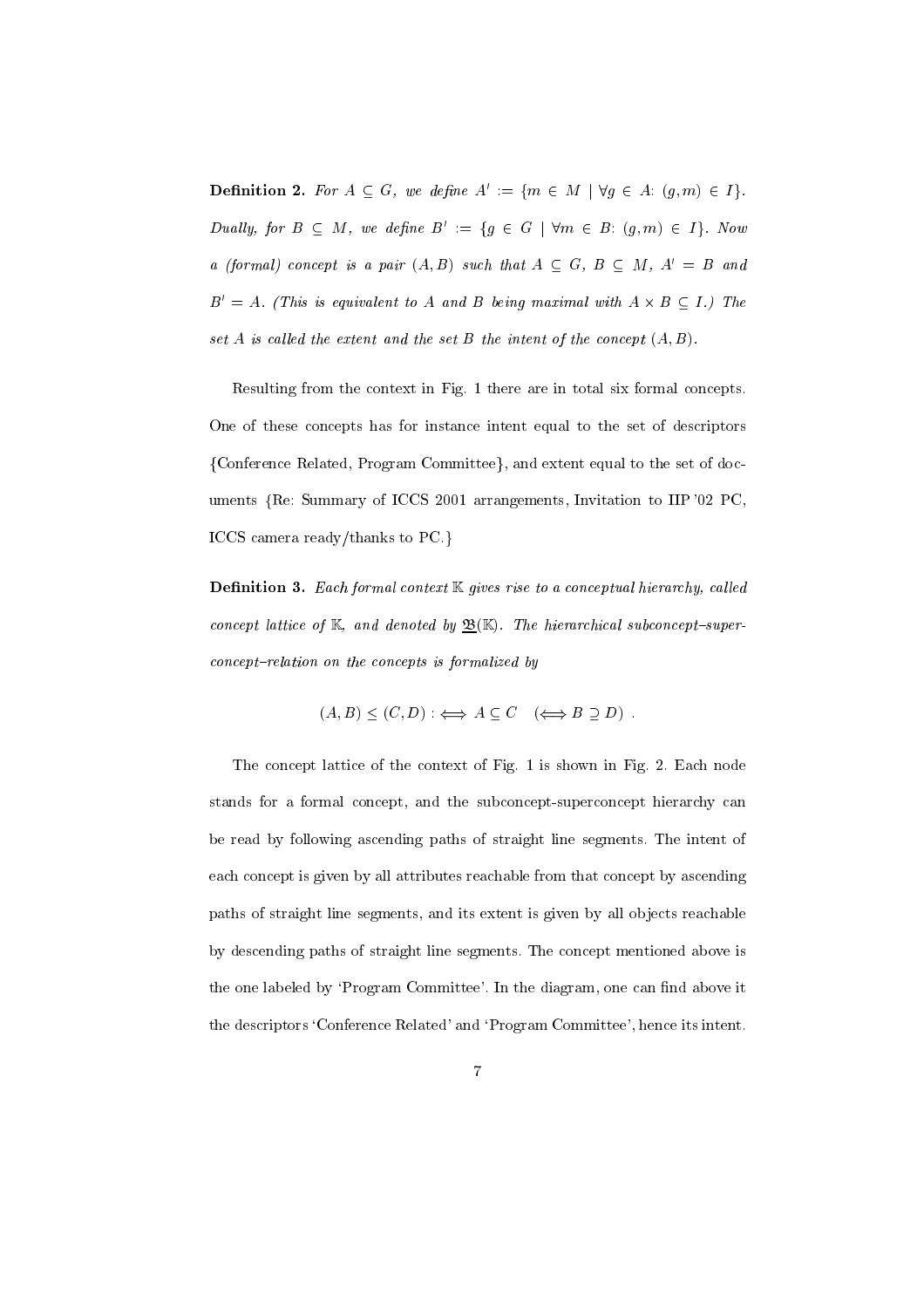

Fig. 2. Concept lattice of the formal context in Fig. 1

Its extent are the three emails found below: namely the emails with the sub jects "Re: Summary of ICCS 2001 Arrangements", "Invitation to IIP '02 PC" and "ICCS camera ready/thanks to  $PC$ ". In the diagram one can also see that two of the three emails have exactly the descriptors of the intent, while the third email additionally has the descriptor `Conference with papers' and so appears at the base of the lattice.

# 3 Mathematical Structures for Conceptually Managing Emails

Mixed initiative is a process from human-computer interaction involving humans and machines sharing tasks best suited to their individual abilities [12]. The computer performs computationally intensive tasks and prompts human-clients to intervene when either the machine is unsuited to make a decision or resource lim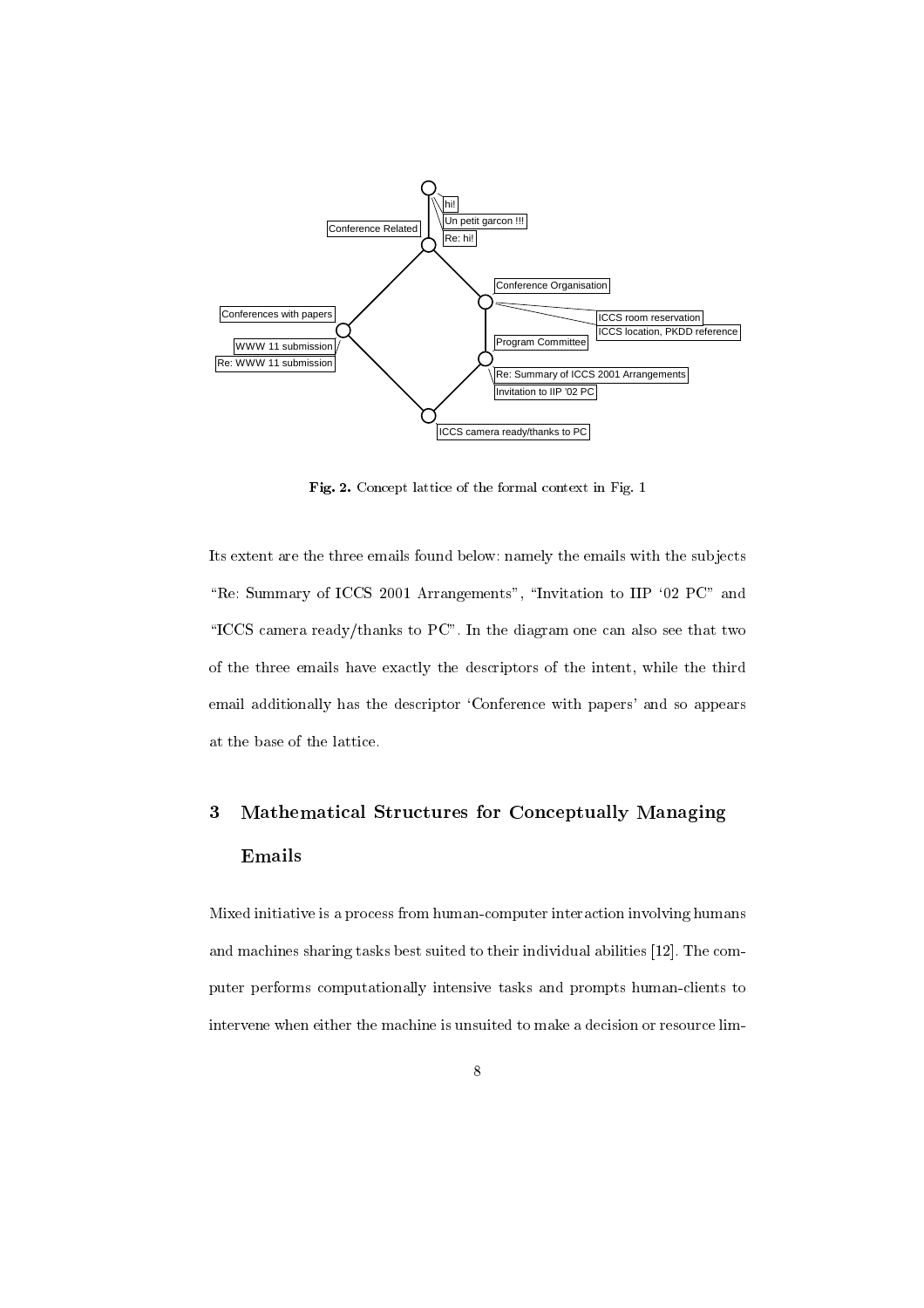itations demand human intervention. Mixed initiative requires that the client be able to determine trade-offs between different descriptors and alter search constraints to locate ob jects that satisfy an information requirement. Nesting and zooming [21, 22] are two well established techniques used in FCA (see Figures 9 and 10). Together these techniques allow users to wander around in a conceptual landscape [23] attempting to find concepts that satisfy their constraints.

Given this background we now describe the system on a structural level; we abstract from implementation details which are discussed in Section 4. We distinguish three fundamental structures:

- 1. a formal context that assigns to each email a set of descriptors;
- 2. a *hierarchy* over the set of descriptors in order to define more general descriptors;
- 3. a mechanism for creating conceptual scales used as a graphical interface for email retrieval.

## 3.1 Assigning Descriptors to Emails

In HIERMAIL, we use a *formal context*  $(G, M, I)$  for storing email and assigning descriptors. The set  $G$  contains all emails stored in the system, the set  $M$  contains all descriptors. For the moment, we consider  $M$  to be unstructured  $-$  in the next subsection we will introduce a hierarchy over it.

The relation  $I$  indicates the assignment of descriptors to emails. In the example given in the introduction, the client might want to assign all the descriptors `goble, `www11', `program committee', `conferences', `www', and `organization'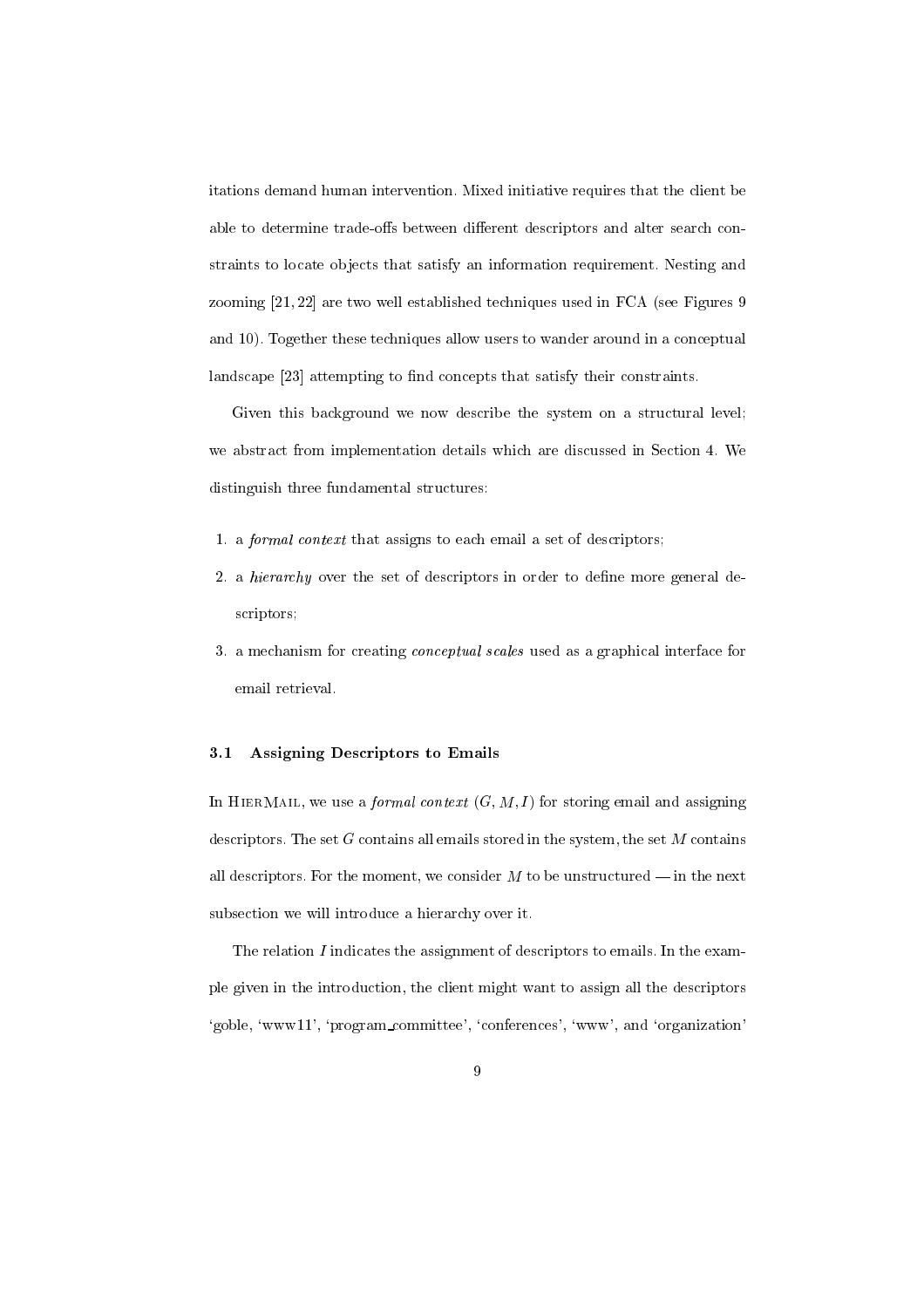to a new email. The incidence relation is generated in a semi-automatic process: (i) a string-search algorithm recognizes words within sections of an email and suggests relations between email attributes, (ii) the client may accept the suggestion of the string-search algorithm or otherwise modify it, and (iii) the client may attach his own attributes to the email. In Section 4, we discuss how the user is supported in this assignment. For the moment, we suppose that the relation between a document and its attributes is already provided.

A ma jor interest in the information retrieval learning community is how this assignment of labels to emails can occur automatically. In HierMail, we simplify this problem by assuming these assignments are given by the user. It is however possible using the system to construct complex regular expressions to classify incoming email. However, the quality of the label assignment task is a critical feature of the process we described.

Instead of a tree of disjoint folders and sub-folders, we consider the concept lattice  $\underline{\mathfrak{B}}(G, M, I)$  as the navigation space. The formal concepts replace the folders. In particular, this means that the same email can appear in different concepts and therefore in different folders. The most general concept contains all emails in the collection. The deeper the user moves into the multiple inheritance hierarchy, the more specific are the concepts, and the fewer emails they contain.

## 3.2 Hierarchies of Descriptors

To support the semi-automatic assignment of descriptors to emails, we provide the set M of descriptors with a partial order  $\leq$ . For this subsumption hierarchy,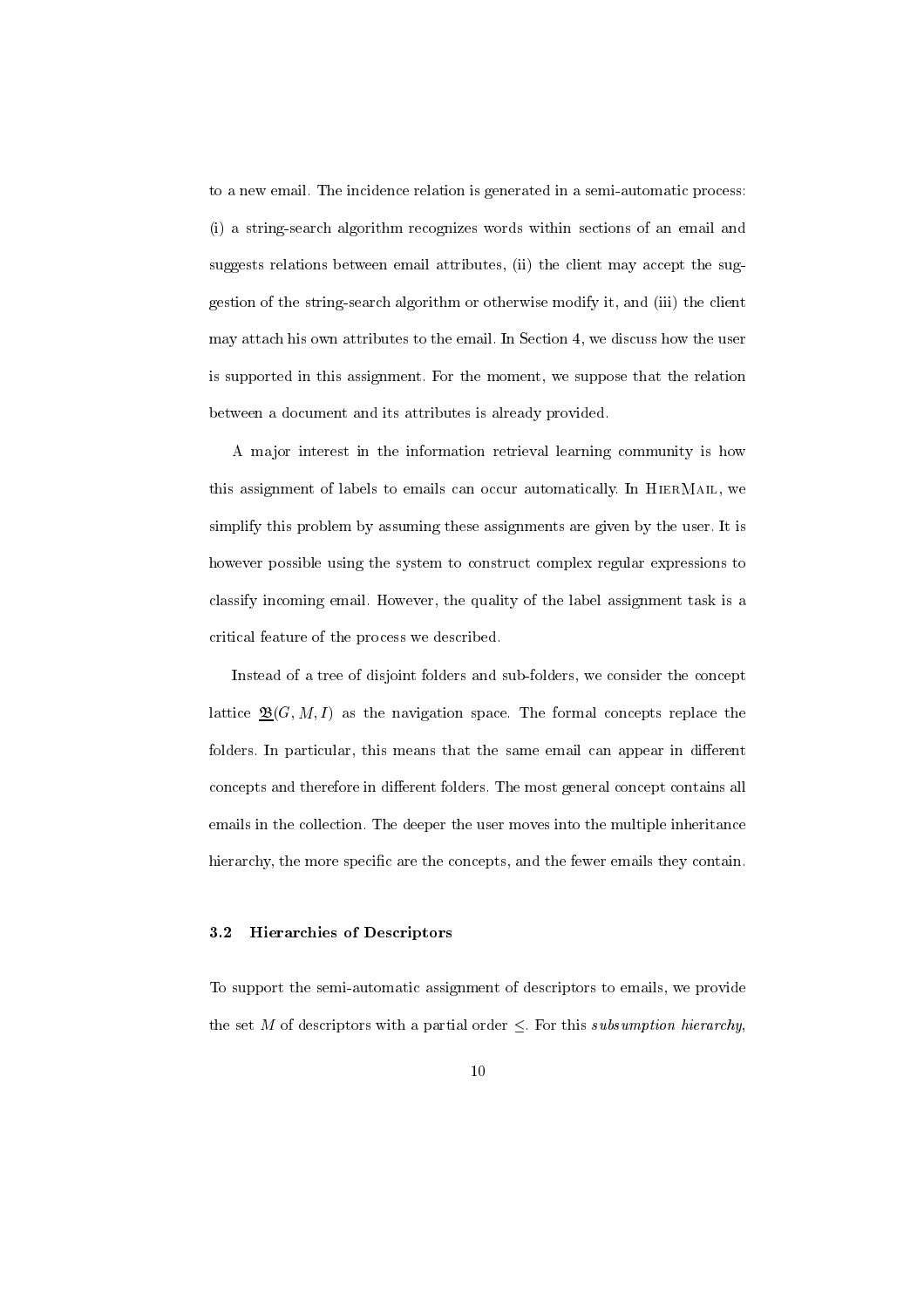we assume that the following *compatibility condition* holds:

$$
\forall g \in G, m, n \in M: \quad (g, m) \in I, m \le n \implies (g, n) \in I \tag{\ddagger}
$$

i.e., the assignment of descriptors respects inheritance along the hierarchy. Hence, when assigning descriptors to emails, it is sufficient to assign the most specific descriptors only. The more general descriptors are automatically added.

For instance, the hierarchy may contain the fact that 'www' is a more specific descriptor than 'conferences', and that 'www11' is more specific than 'www' (i.e., 'www  $11'$  'www' $\leq$ 'conferences'). An email concerning the creation of a paper for the WWW 11 conference is assigned to 'www  $11'$  only (and possibly also to some additional descriptors like 'cole', 'eklund' and 'stumme'). When the client wants to retrieve this email, she is not required to recall the complete pathname. Instead, the email also appears under the more general descriptor `conferences'. If 'conferences' provides too large a list of email, the client can refine the search, by choosing a sub-term like 'www', or adding a new descriptor, for instance `cole'.

Notice that even though we impose no specic structure on the subsumption hierarchy  $(M, \leq)$ , it naturally splits three ways. One relates the contents of the emails, e.g., if an email is related to 'conference' (or not) or classified to `organization' etc. A second relates to the sender or receiver of the email. The third describes aspects of the emailing process (for instance if it is inbound or outbound mail, or if it is read and answered). An example of a hierarchy is given in Fig. 3. The partially ordered set is displayed both in the style of a folding editor and as a connected graph. The hierarchy displayed in Fig. 3 is a forest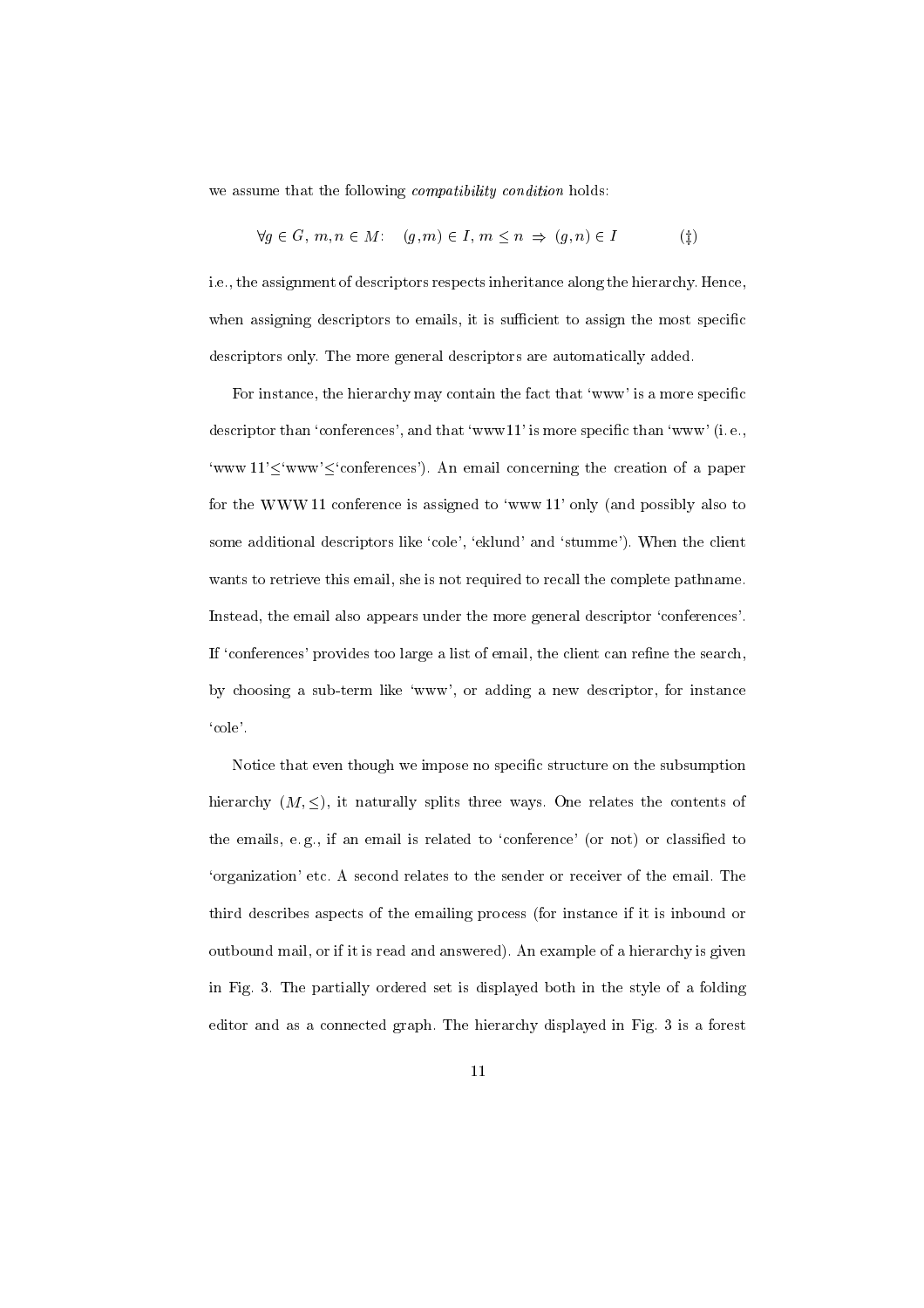

Fig. 3. Partially ordered set of descriptors: as a folding editor and connected graph.

 $(i.e., a union of trees), but the resulting concept lattice — used as the search$  $space$  = is by no means a forest: it can be any lattice. Consider for example the concept generated by the conjunction of the two descriptors `WWW 11' and `conference organization'. It will have at least two incomparable super-concepts, namely the one generated by the descriptor 'WWW 11' and the one generated by the descriptor `conference organization'. In general, all we know is that the resulting concept lattice is embedded as a join-semi-lattice in the lattice of all order ideals (i.e., all subsets  $X \subseteq M$  s.t.  $x \in X$  and  $x \leq y$  imply  $y \in X$ ) of  $(M, \leq).$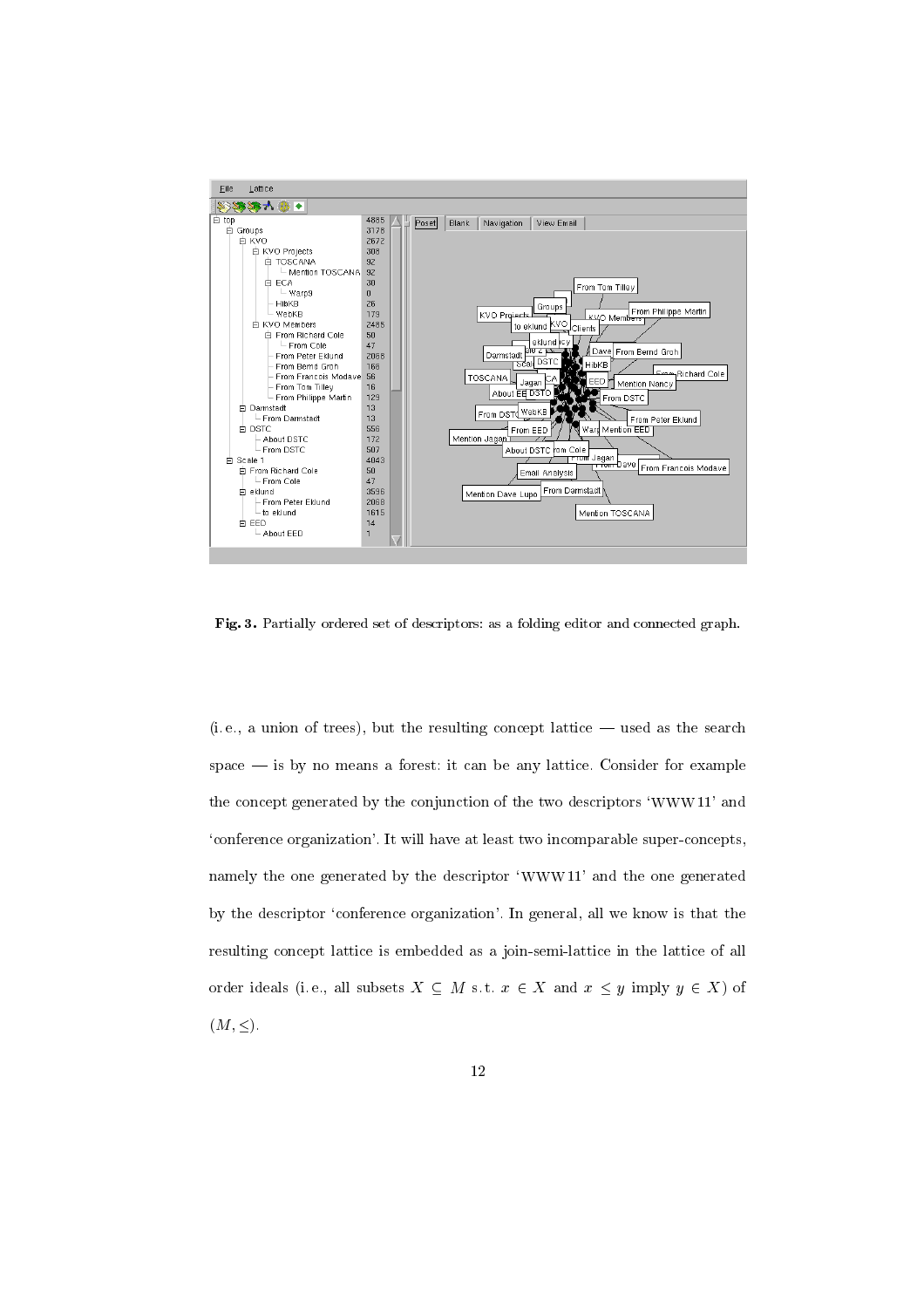#### 3.3 Conceptual Scales and Navigating Email

Conceptual scaling deals with many-valued attributes [11]. Often attributes are not one-valued, as are the string descriptors given above, but allow a range of values. This is modeled by a many-valued context which is roughly equivalent to a relation in a relational database with one field being a primary key. As one-valued contexts are special cases of many-valued contexts, conceptual scaling can also be applied to one-valued contexts to reduce the complexity of the visualization.

In this paper, we only deal with one-valued formal contexts. Readers who are interested in many-valued contexts and the use of conceptual scaling in the general case are referred to [13]. Applied to one-valued contexts, conceptual scales are used to determine the concept lattice that arises from one vertical `slice' of a large context:

**Definition 4.** A conceptual scale for a subset  $B \subseteq M$  of attributes is a (onevalue of  $f$  is context some  $\alpha$  is all  $\alpha$  is called in  $\alpha$ . The scale is called in the scale is called in  $\alpha$ consistent wrt  $\mathbb{N} := (\mathbf{G}, M, I)$  if  $\{g\}$  if  $D \in \mathbf{G}$  for each  $g \in \mathbf{G}$ . For a consistent scale SB, the context SB(K ) := (G; B ; I \ (G - B)) is cal led its realized scale. Conceptual scales are used to group together related attributes. They can be considered as different points of view, which can be combined by the user when she is browsing/exploring the email collection. Conceptual scales can be derived automatically (as described at the end of this section) or can be defined without any restriction by the user.

Realized scales are derived from the conceptual scales when a diagram is requested by the user. One of them is the scale Conference Related which is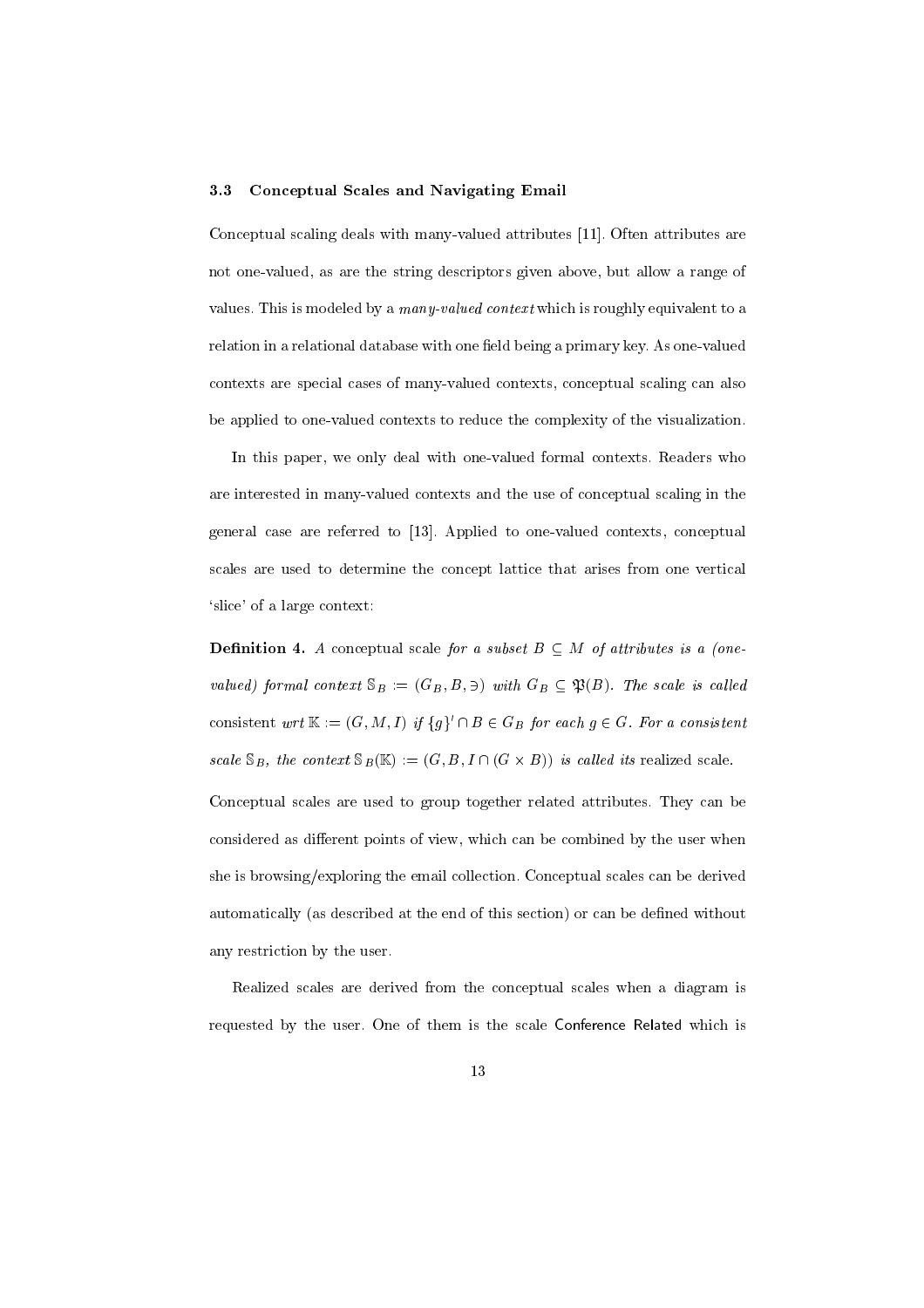

Fig. 4. Conceptual Scale `Conference Related'.

displayed in Fig. 4. Its realized scale is the one we already saw in Fig. 2. In the conceptual scale, the attributes are strings that are displayed later as attribute names in the realized scale. The objects are queries (see Section 5.3) which determine the set of emails to be displayed in the realized scale (`body: PC' is for instance a query that selects emails containing the string `PC' in their body).

HierMail stores all scales that the client has dened in previous sessions. For each scale the client assigns a unique name. This is modeled by a mapping:

**Definition 5.** Let  $S$  be a set, whose elements are called scale names. The mapping

$$
\alpha\colon \mathcal{S}\to \mathfrak{P}(\mathcal{M})
$$

defines for each scale name  $s \in S$  a scale  $\mathbb{S}_s := \mathbb{S}_{\alpha(s)}$ .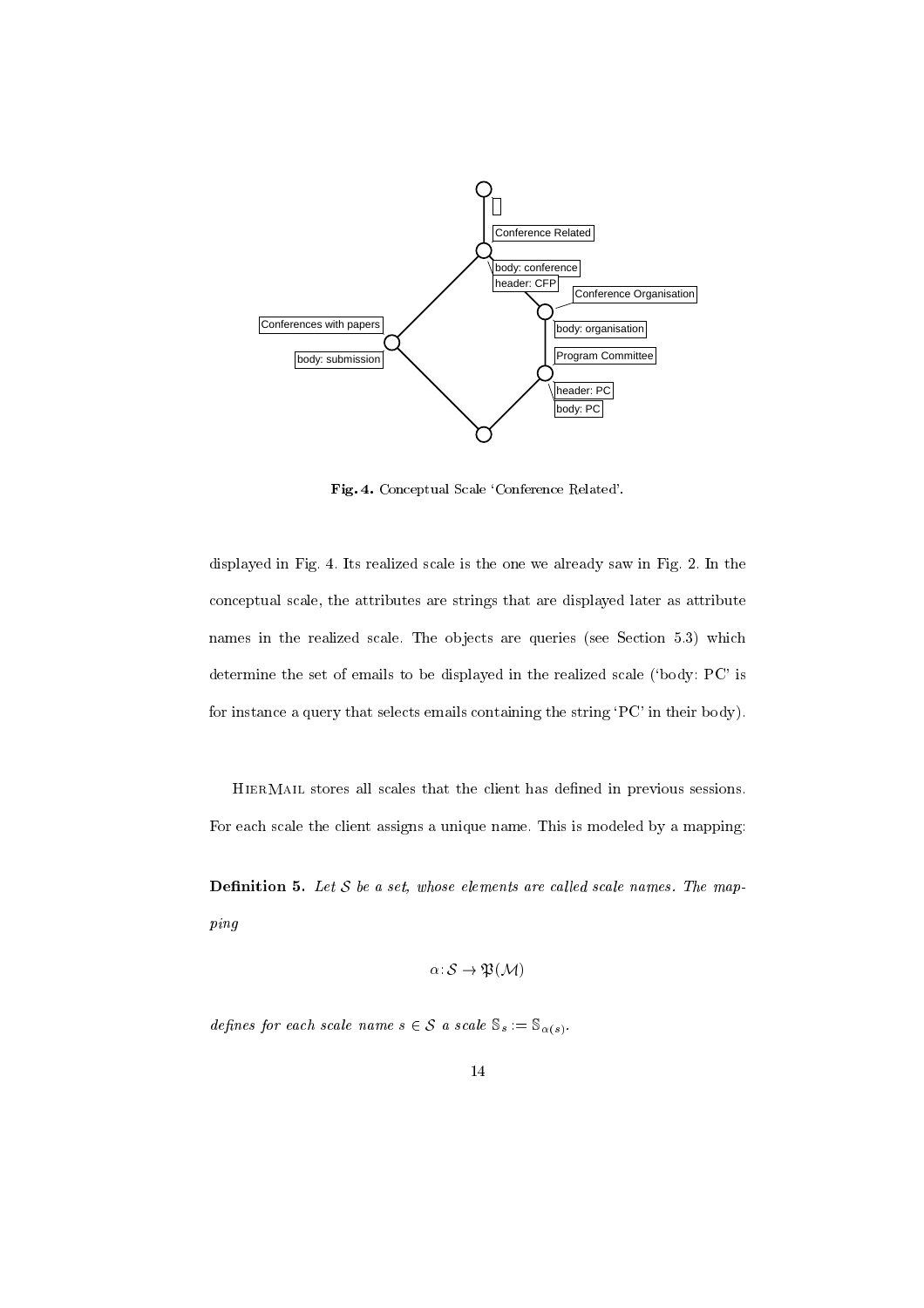For instance, the user may introduce a new scale which classifies emails according to being related to a conference by adding a new element 'Conference' to  $S$  and by defining:

$$
\alpha\text{(Conference)} := \{WWW\,11, \text{IJCAI '01}, \text{K-CAP '01}, \text{ADCS '01 }, \text{PKDD 2000}\}
$$

Observe that  $S$  and  $M$  need not be disjoint. This allows the following default construction deducing conceptual scales directly from the subsumption hierarchy: Let  $S := M$ , and define, for  $s \in S$ ,  $\alpha(s) := \{ m \in M | m \prec s \}$  (with  $x \prec y$  if and only if  $x < y$  and there is no z s.t.  $x < z < y$  in the partially ordered set  $(M, \leq)$  defined in Section 3.2). This means that all descriptors  $m \in M$  are considered as the name of scale  $\sim$   $m$  and as a descriptor of another scale  $\sim$   $m$  (where  $\sim$ m and  $\mathcal{P}$  result of this descriptor is the descriptors with no lower covers with no lower covers with no lower covers with no lower covers with no lower covers with no lower covers with no lower covers with no lower lead to trivial scales containing no other descriptors.

# 4 Requirements of HierMail

In this section, we discuss requirements for conceptual email management with HierMail. In the following section we will then explain how our implementation responds to these requirements. The requirements may be divided along the underlying mathematical structures defined in Section 3:

- 1. assist the user in editing and browsing a descriptor hierarchy;
- 2. help the client visualize and modify the scale function  $\alpha$ ;
- 3. allow the client to manage the assignment of descriptor to emails;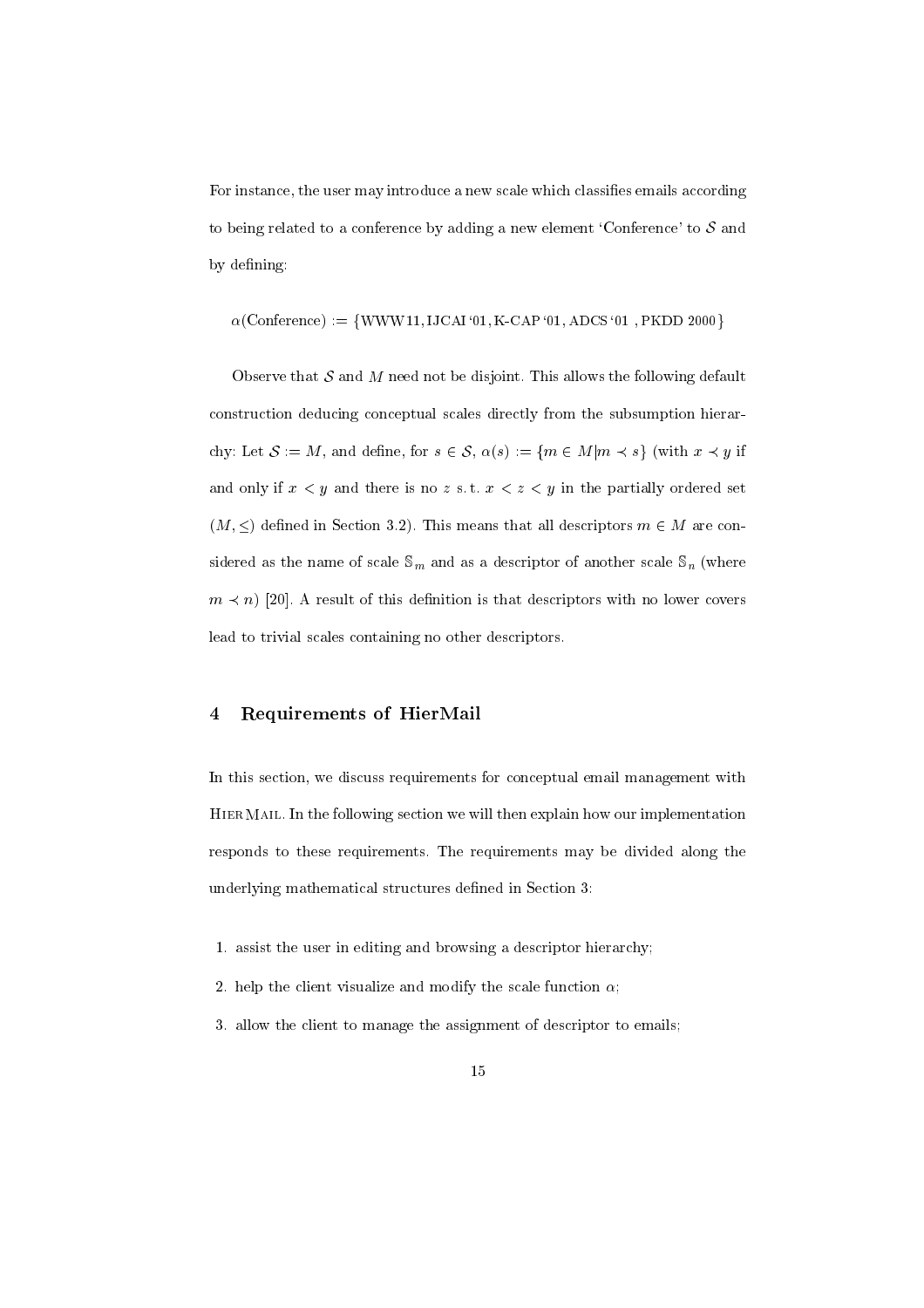4. assist the client search the conceptual space of emails for both individual emails and conceptual groupings of emails.

Additional to the requirements stated above, a good email client needs to be able to send, receive and display emails, process the various email formats and interact with the current email protocols. Since these requirements are already well understood and implemented by existing email programs they are not discussed further. This does not mean they are not important, rather that the normal feature set of an email client is implicit in the description of HierMail.

# 4.1 Editing and Modifying the Descriptor Hierarchy

The descriptor hierarchy is a partially ordered set  $(M, \leq)$  where each element of M is a descriptor. The requirements for editing and browsing the descriptor hierarchy are:

- $=$  graphically display the structure of the the partially ordered set. The ordering relation must be evident to the client.
- $-$  make accessible to the client a series of direct manipulations to alter the ordering relation. It should be possible to create any partial order to a reasonable size limit.

# 4.2 Visualizing and Modifying the Scale Function  $\alpha$

The program must be able to visualize the scale function,  $\alpha$ , explained in Section 3, and to support its modification. It must allow an overlap between the set of scale labels,  $S$ , and the set of descriptors  $M$ .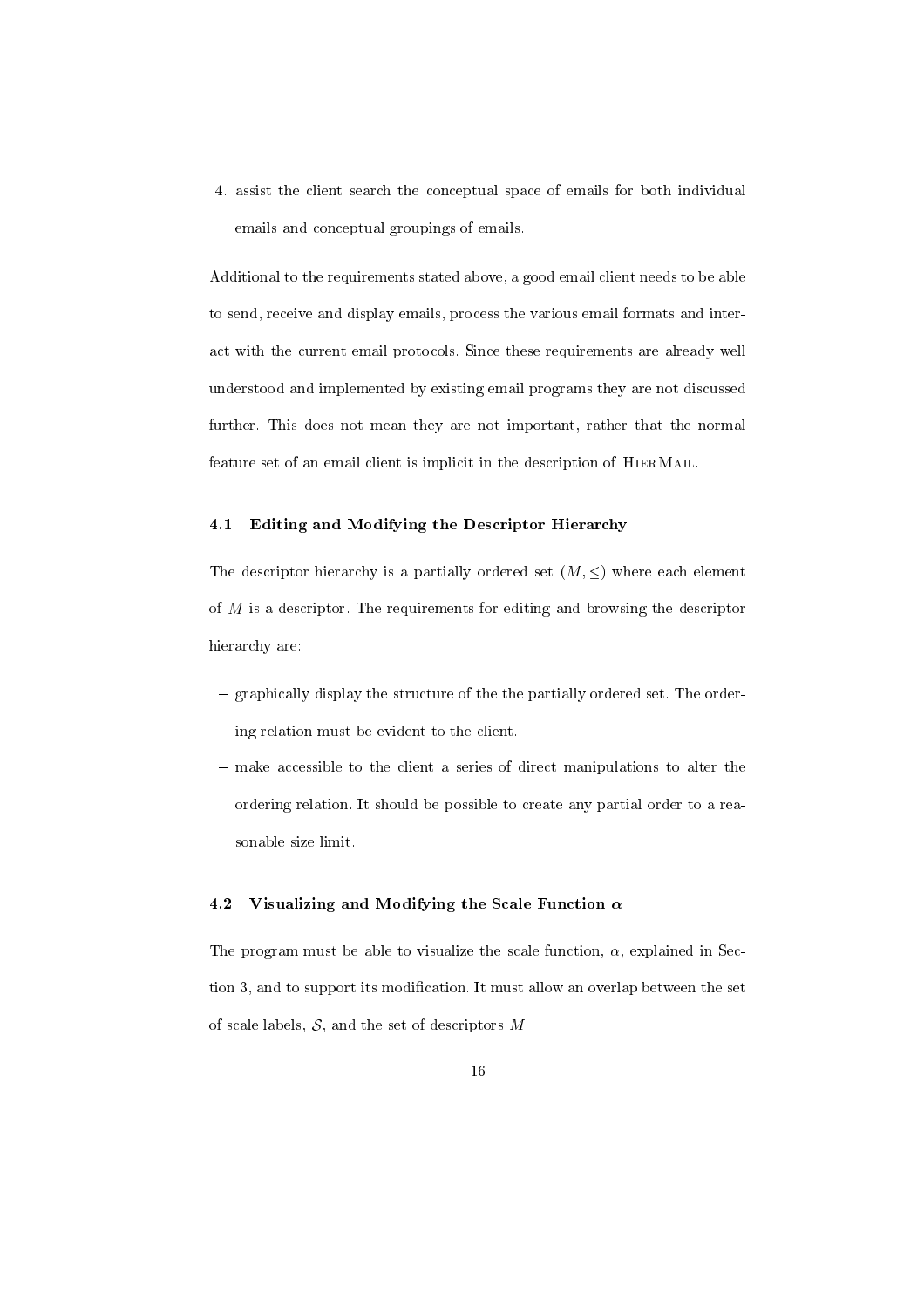#### 4.3 Managing the Descriptor Assignments

The program should store the formal context  $(G, M, I)$  and ensure that the compatibility condition is always satisfied. It is inevitable that the program will have to sometimes modify the formal context in order to satisfy the compatibility condition after a change is made to the descriptor hierarchy.

The program must support two mechanisms for the association of descriptors to emails. Firstly, a mechanism is needed in which emails are automatically associated with descriptors based on the email content. Secondly, the user should be able to view and modify the association of descriptors with emails.

# 4.4 Navigating the Conceptual Space

The program must allow the navigation of the conceptual space of the emails by drawing line diagrams of concept lattices derived from conceptual scales [13]. These line diagrams should extend to (locally [19]) nested line diagrams. The program must allow for retrieval and display of emails forming the extension of concepts displayed in the line diagrams.

# 5 Specication and Implementation of HierMail

This section presents, in mathematical terms, the specification of the behavior of the HierMail system, and discusses specic aspects of its implementation. It is divided into a similar structure as Section 4.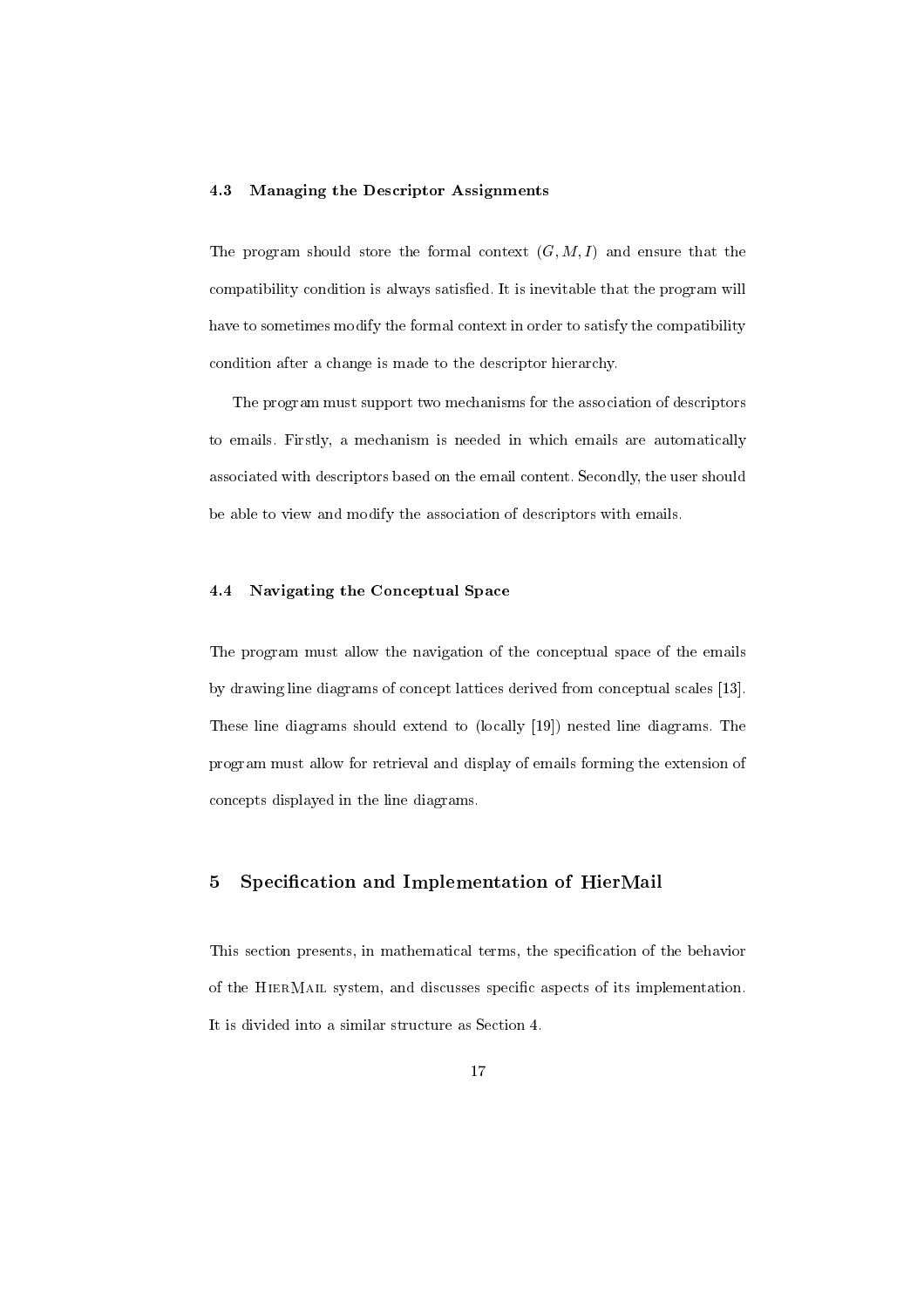#### 5.1 Classier Hierarchy

Browsing the Hierarchy. The user is presented with a view of the hierarchy  $(M, \leq)$  as a tree widget shown in Fig. 3. The tree widget has the advantage that most users are familiar with its behavior and it provides a compact representation (in the sense of screen space used) of a tree structure. The descriptor hierarchy, being a partially ordered set, allows for multiple inheritance. Although the example given in Fig. 3 is a forest, no limitation is placed by the program on the structure other than that it must be a partial order.

The following is the definition of the tree derived from the descriptor hierarchy for the purpose of visualization in the tree widget. Let  $(M, \leq)$  be a partially ordered set and denote the set of all sequences of elements from M by  $m$  ) (including the empty sequence  $\varepsilon$ ). Then the labeled tree derived from the  $\,$ descriptor hierarchy is comprised by  $(T, \subseteq, \text{label})$  where  $T := \{(m_1,\ldots,m_n) \in$  $m_1$   $m_i$   $\prec$   $m_{i+1}$ ,  $m_n$   $\in$  max( $M$ ) $\}$   $\cup$  { $\varepsilon$ },  $w_1$   $\sqsubset$   $w_2$  in  $w_2$  is a sum x of  $w_1$ , and  $\mathtt{label} (T \setminus \{\varepsilon\} \to M \text{ is the function defined by } \mathtt{label}(m_1,\ldots,m_n) := m_n.$ 

Each tree node is hence identified by a path from a descriptor to the top of the descriptor hierarchy. An example of a tree is given on the left side for Figure 3. The hierarchy displayed is just the one encoded in  $(T, \subseteq)$ , and the function label provides the labeling.

The tree representation has the disadvantage that elements with multiple parents occur multiple times in the tree and the tree can become large. The tree is however manageable if the user keeps the number of elements with multiple parents in the partial order small.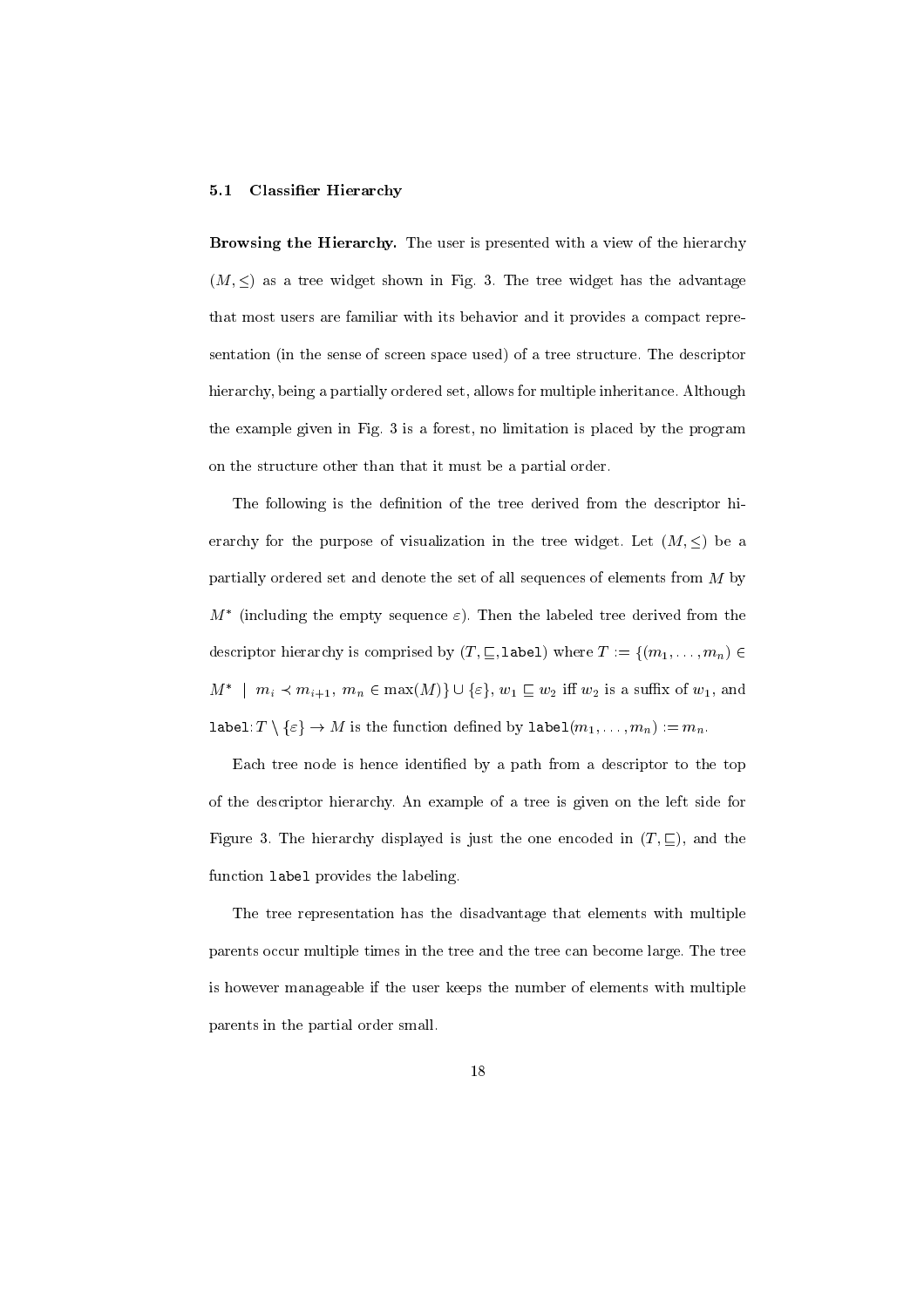**Modifying the Hierarchy (M,**  $\leq$ **).** The program provides four operations for modifying the hierarchy: insert  $\mathcal C$  remove descriptor and insert  $\mathcal C$  remove ordering. More complex operations provided to the client, for instance moving an item in the taxonomy, are resolved internally to a sequences of these basic operations. In this section we denote the *order filter* (or  $up\text{-}set$ ) of m as  $[m] :=$  $\{x \in M \mid m \leq x\}$ , the order ideal (or down-set) of m as  $(m] := \{x \in M \mid x \leq m\}$ , the lower cover of m as  $\prec_m:= \{x \in M \mid x \prec m\}$ , and the upper cover of m as  $\succcurlyeq_m := \{ x \in M \ | \ x \succ m \}.$ 

The operation of *insert descriptor* adds a new descriptor to  $M$ , and leaves the  $\leq$  relation unchanged. The *remove descriptor* operation takes a single parameter a 2 M for which the lower cover is the lower cover  $\mathcal{A}$  , which is empty, and and from M and  $\mathcal{A}$  -  $\mathcal{A}$ from the ordering relation.

The operation of *insert ordering* takes two parameters  $a, b \in M$  and inserts into the relation , the set  $\vert v\rangle$  , the main of relation of remove or removement the set of remove parameters  $a, b \in M$  where a is an upper cover of b. The operation has been drawn in the left diagram in Fig. 5. The shading gives an indication of the upsets and down-sets of a and b before and after the insert operation. The remove ordering operation removes from the set ((b) n (a) n (a) n (a) n (b)). In (b) in (b) The right diagram in Fig. 5 shows the remove ordering operation.

Inserting the ordering  $b \le a$  into  $\le$  requires the insertion of set  $([a] \setminus [b]) \times$  ${g \in G \mid (g, b) \in I}$  into I. Such an insertion into an inverted file index is  $O(nm)$  where *n* is the average number of entries in the inverted index in the shaded region, and  $m$  is the number of elements in the shaded region. The real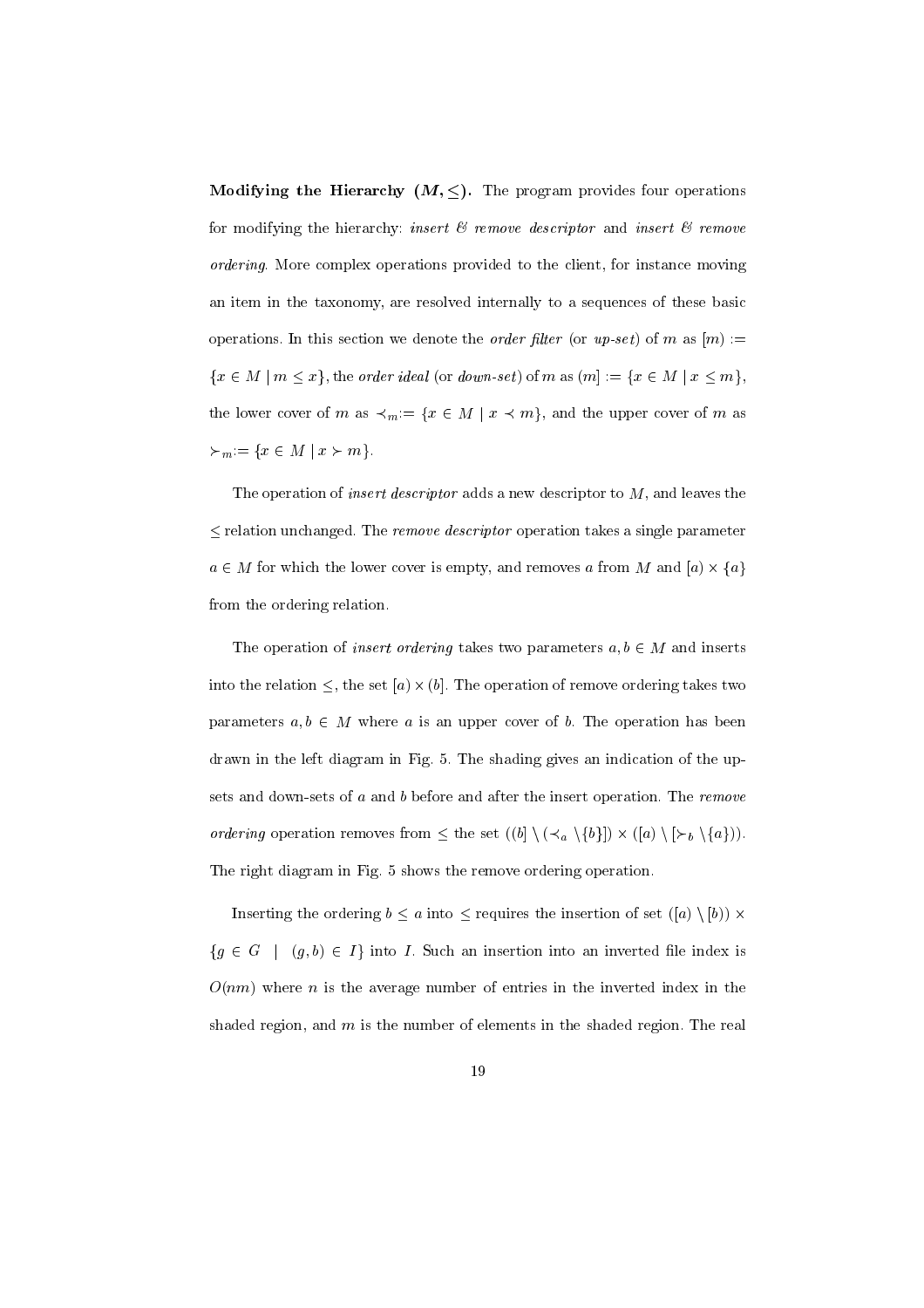

Fig. 5. Insert and removal ordering operation

complexity of this operation is best determined via experimentation with a large document sets and a large user defined hierarchy [5]. Similarly the removal of the ordering b <sup>a</sup> from will require a re-computation of the inverted le entries for elements in  $[a]$ .

# 5.2 Visualization and Maintenance of the Scale Function  $\alpha$

The set of scales  $S$ , according to the mathematization in Section 3, is not disjoint from  $M$ , thus the tree representation of  $M$  already presents a view of a portion of S. In order to reduce the complexity of the graphical interface, we make  $S$  equal to  $M$ , i.e., all descriptors are scale names, and all scale names are descriptors. Such an assumption is made possible by the definition of the default scale for a descriptor given in Section 3.

The function  $\alpha$  maps each descriptor m to a set of descriptors. The program displays this set of descriptors, when requested by the user, using a dialog box (see Fig. 6). The dialog box contains, for all descriptors in the down-set of  $m$ , an icon (either a tick, or a cross) to indicate membership in the set of descriptors given by  $\alpha(m)$ . Clicking on the icon changes the membership of  $\alpha(m)$ .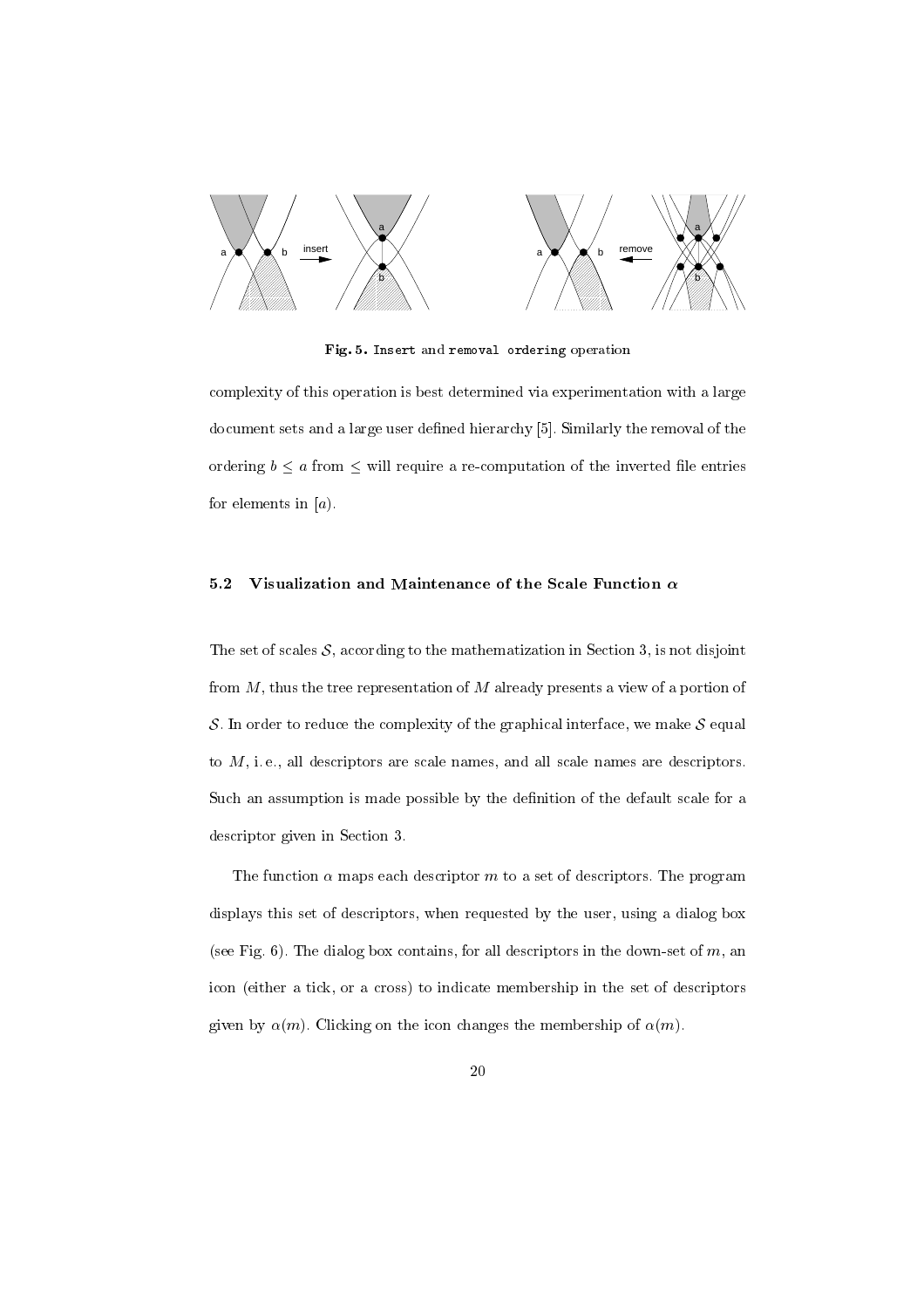

Fig. 6. Scale function and concept lattice. The central dialogue box shows how  $\alpha$  can be edited.

By only displaying the down-set of  $m$  in the dialog box, the program restricts the definition of  $\alpha$  to  $\alpha(m) \subseteq (m]$ . This has an effect on the "remove ordering" operation" defined on  $(M, \leq)$ . When the ordering of  $a \leq b$  is removed, the image of attributes in [a] under  $\alpha$  must be checked and possibly modified.

#### $5.3$ Associating Emails with Classifiers

Recall that  $G$  is the set of email documents,  $M$  the set of descriptors, and  $I$  the binary relation between them. We make use of four intermediate relations  $Q, R$ ,  $R_{\rm{+}}$  , and  $R_{\rm{+}}$  as defined below for managing the different ways in which email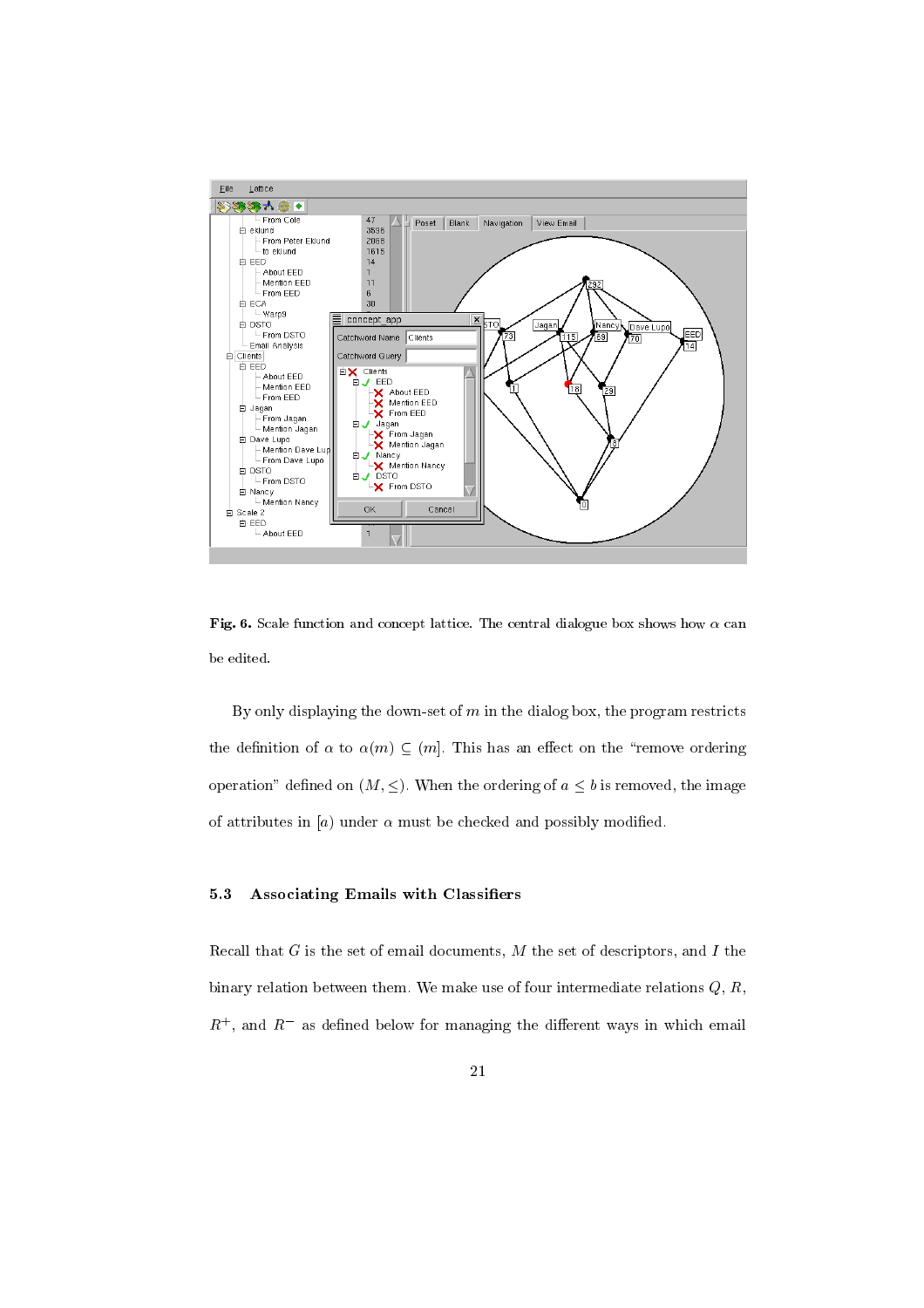documents may be associated with descriptors in relation  $I$ . The relations  $Q$  and  $R$  associate emails with descriptors via an automatic process based on content and queries attached to descriptors,  $R_+$  and  $R_-$  associate email based on user input, and  $I$  combines these two sources with the hierarchy defined over the descriptors. By separating the relations for automatic associations of descriptors to emails from the relations for user defined associations, the program maintains a pure keyword index into the email collection. Relations  $R$  and  $I$  are derived from  $Q, R^+$ , and  $R^-$ , and so need not be stored. However, computing storing  $I$ greatly reduces the time complexity of the program.

Each member of  $(M, \leq)$  is associated with a query term,: in this application is a set of section/word pairs. A section of an email is either a header field, e.g. the "From:" field, or the section "body" which is composed of the parts<sup>4</sup> of the email directly encoding text. More formally stated: Let  $H$  be the set of sections found in the email documents,  $W$  the set of words found in the email documents, the function  $\eta$  and  $\eta$  . We have a set of the set of the set of the set of  $\eta$ section/word pairs.

Q <sup>G</sup> - (H - W) is a relation between documents and section/word pairs. The relation member  $(g, (h, w)) \in Q$  indicates that document g has word w in section  $h. Q$  is stored via an inverted file index and is only updated when new email is presented to the system. The relation <sup>R</sup> <sup>G</sup> - M is derived from the relation Q and the function query via:  $(g, m) \in R$  iff  $(g, (h, w)) \in Q$  for some

 $^\circ$  The MIME extension to the email format allows an email document to have multiple parts. These multiple parts are sometimes referred to as attachments.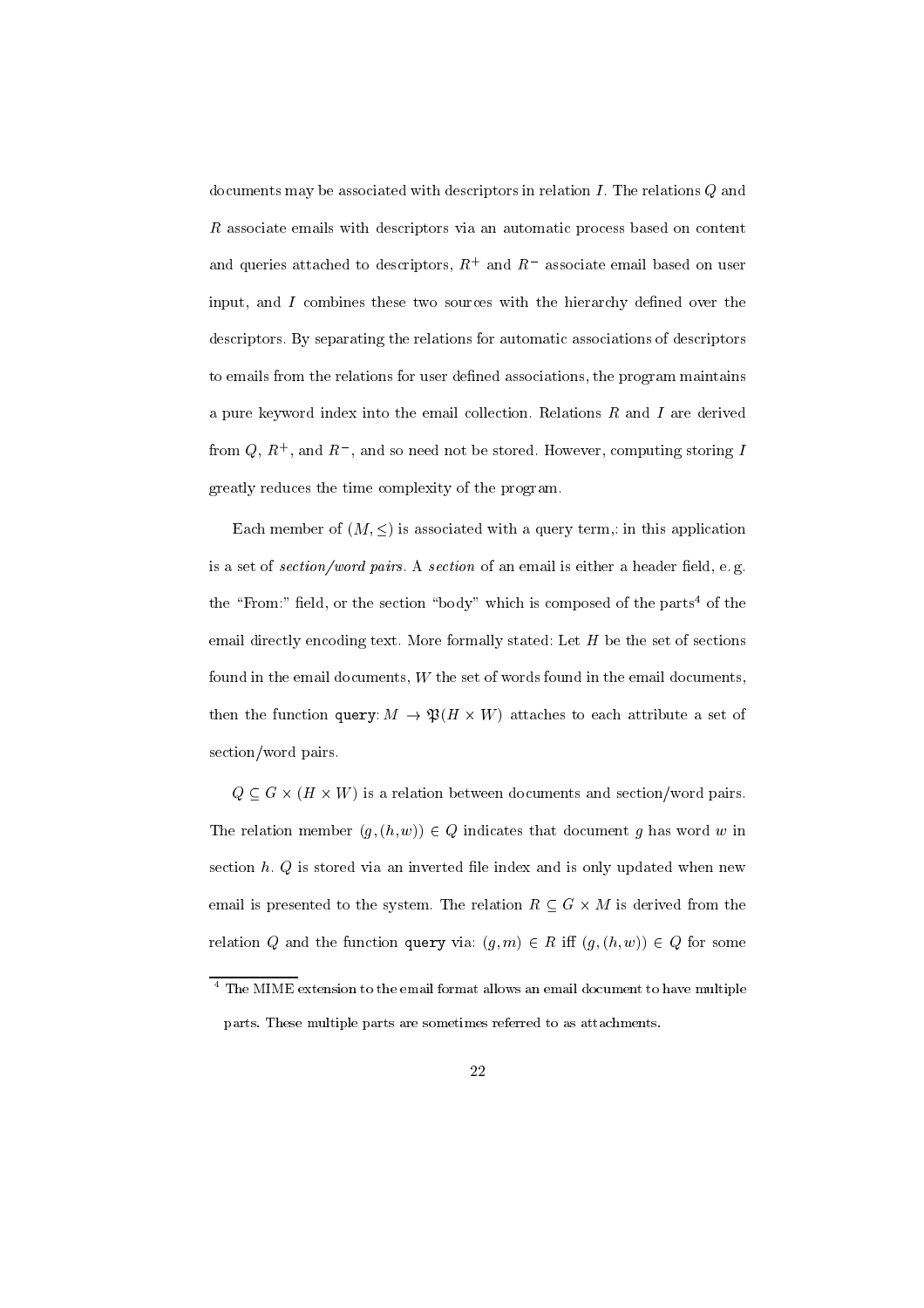$(h, w) \in \text{query}(m)$ . The relation R is only used as an intermediate step and is calculated from Q as required by the program.

The relations  $R_+$  and  $R_+$  store user judgments saying whether or not an email should have a descriptor  $m$ . These judgments will "over-rule" the relation R. We impose the constraint

$$
\forall g \in G, m, n \in M \colon m \ge n \Longrightarrow \neg((g, m) \in R^{-} \land (g, n) \in R^{+})) \quad (\#)
$$

on the two relations  $R_+$  and  $R_+$ , saying that a user is not allowed to contradict miniseli, i.e., he is not allowed, for  $m > n$ , to assign  $(g, m)$  to  $R$  and  $(g, n)$  to  $R_{\perp}$  . The handling of the user judgments is discussed below.

Maintaining the Compatibility Condition. The relation  $I$  has to respect the compatibility condition (1). It is derived from the relations  $R,~R_{+}$  and  $R_{-}$ using the following operator: For any relation  $J \subseteq G \times M$ , we define  $J^* :=$ for  $\mathcal{C}$  , and  $\mathcal{C}$  are defined by  $\mathcal{C}$  , and  $\mathcal{C}$  is a matrix relation the binary relation the binary relationship of  $\mathcal{C}$  $I \cup Y I := \left( \mid R \setminus R \mid \cup R \mid \right)^{T}$ .

Processing new Emails. When a batch of new emails, Gb , is presented to the program, the relation  $Q$  is updated automatically by inserting new pairs,  $Q_b$ , into the relation of the modification of  $\mathcal{Q}$  into  $\mathcal{Q}$  will cause an insertion of  $\mathcal{Q}$ pairs Rb into Rb into Rb into Rb into Rb according to  $\mathcal{A}$  and then subsequently and then subsequently and then subsequently and then subsequently and then subsequently and then subsequently and then subsequently and new pairs Ib into I . The definition is a structure of the definition of the definition of the definitions are

> $\mathbf{v} \cdot \mathbf{v} = \mathbf{v} \cdot \mathbf{v}$  $\mathbb{P}^{\bullet}(U) = \{f,g\} \cup \{f,g\} = \{f,g\} = \{f,g\} \cup \{f,g\} = \{f,g\} \cup \{f,g\} = \{f,g\}$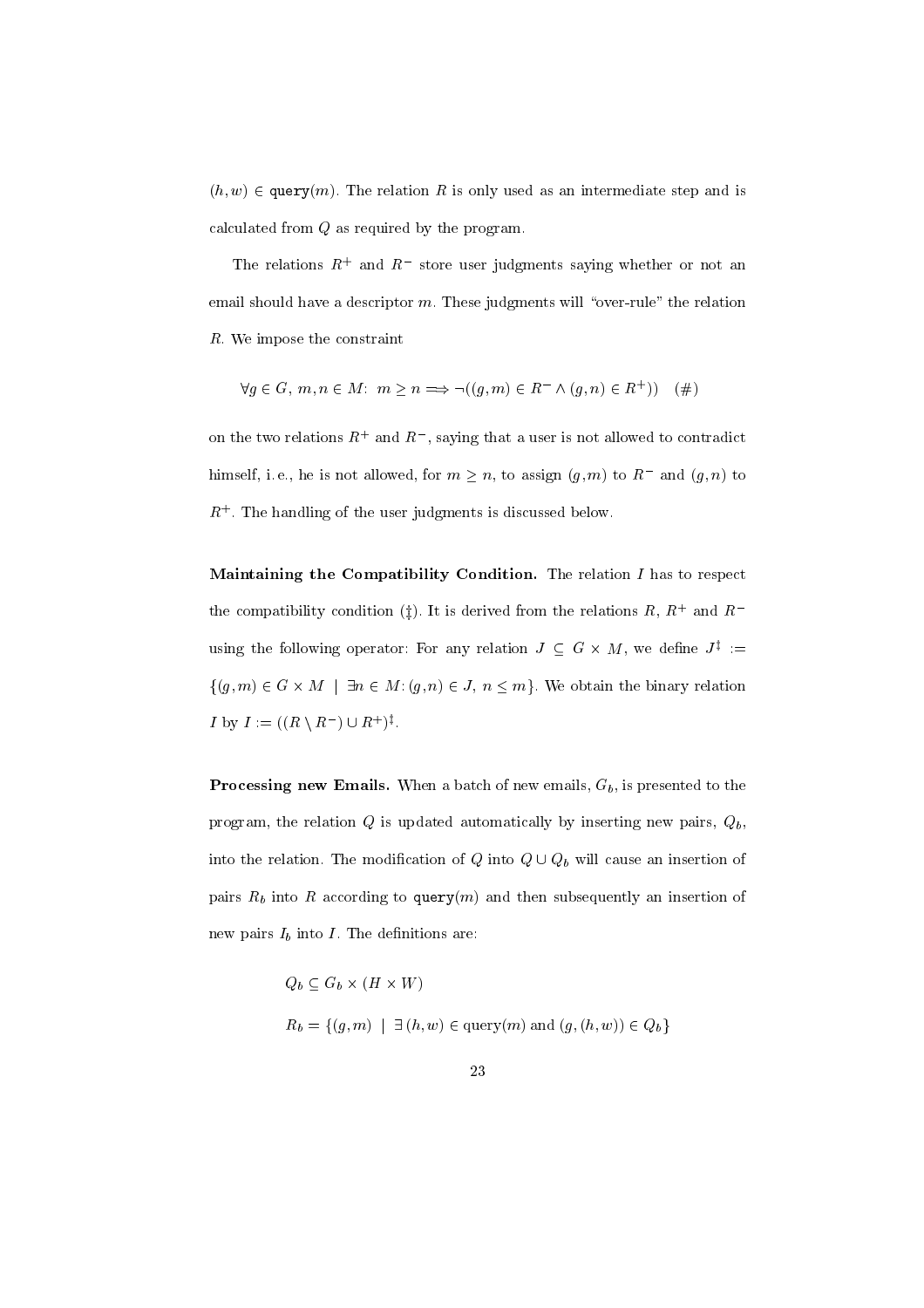$$
I_b = \{(g, m) \mid \exists m_1 \le m \text{ with } (g, m_1) \in R_b \}
$$

When new emails presented to the system for indexing, the modification to the inverted file index consists of inserting new entries which is a very efficient operation. Each pair inserted is  $O(1)$ .

Integrating User Judgments. The user can modify the association of emails with descriptors in two ways. Firstly, by changing the relations  $R_+$  and  $R_-$  , and secondly, by making modifications to the query function. In order to explain the user interface for making modifications to  $R_+$  and  $R_-$  we introduce the  $\pm$ following notation. For an email  $g \in G$ , we define the restriction of any relation  $J = \infty$  . For this email by Jg := J  $\cdot$  (gg  $\cdot$  the purpose of brevity we obtain say m belongs to July 1  $-$  July 1  $-$  July 1  $-$  July 1  $-$  July 1  $-$  July 1  $-$  July 1  $-$  July 1  $-$  July 1  $-$  July 1  $-$  July 1  $-$  July 1  $-$  July 1  $-$  July 1  $-$  July 1  $-$  July 1  $-$  July 1  $-$  July 1  $-$  July 1

The user is able to view individual emails as shown in Fig. 7. In this mode, icons are attached to descriptors in the tree widget displayed to the left of the email. These icons indicate to the user how each of the descriptors is related to the displayed email by  $R$ ,  $R$  , and  $R$  . The user is able to change the relations  $R$  and  $R$  by toggling the icons.

- 1. If m is not in  $K_q^r$ ,  $(K_q^r)^r$ , or  $K_q^r$  then no icon is displayed. This is the case when the descriptor  $m$  is not assigned to the email  $g$  and this non-assignment was not forced by the user.
- 2. If m is in  $R_q^*$  then a yellow tick (shown as white in Fig. *()* is displayed. It indicates that  $m$  was assigned to the email automatically.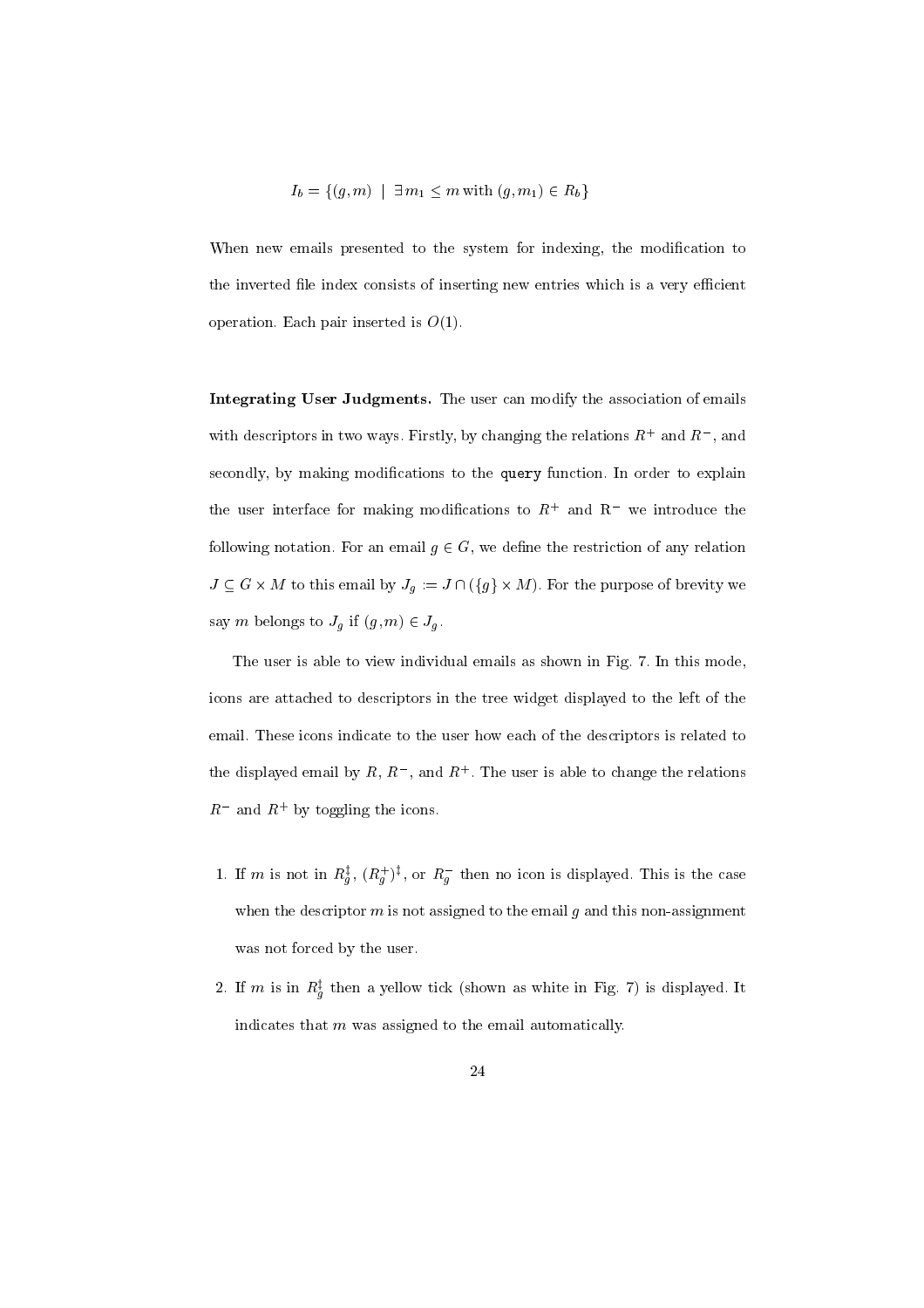

Fig. 7. Interface for viewing emails and associating them with descriptors

- $3.$  If m is in  $R_g$  then a red cross is displayed. It means that the user explicitly decided not to assign the descriptor to the email (overruling eventually the automatic assignment).
- 4. If m is in  $(R_q^+)^*$  then a green (shown as black in Fig. *()* tick is displayed. This is the case when the user explicitly decided to assign the descriptor to the email (overruling eventually the automatic non-assignment).

All combinations that exclude simultaneous red cross and green tick (i. e., which do not contradict the  $(\#)$  constraint) are possible.

The user can then determine that the displayed email has a descriptor in  $I$  if there is either a green tick or a yellow tick in the absence of a red cross. The program provides two basic operations, associate attribute and disassociate attribute from which more complex operations for use in the user interface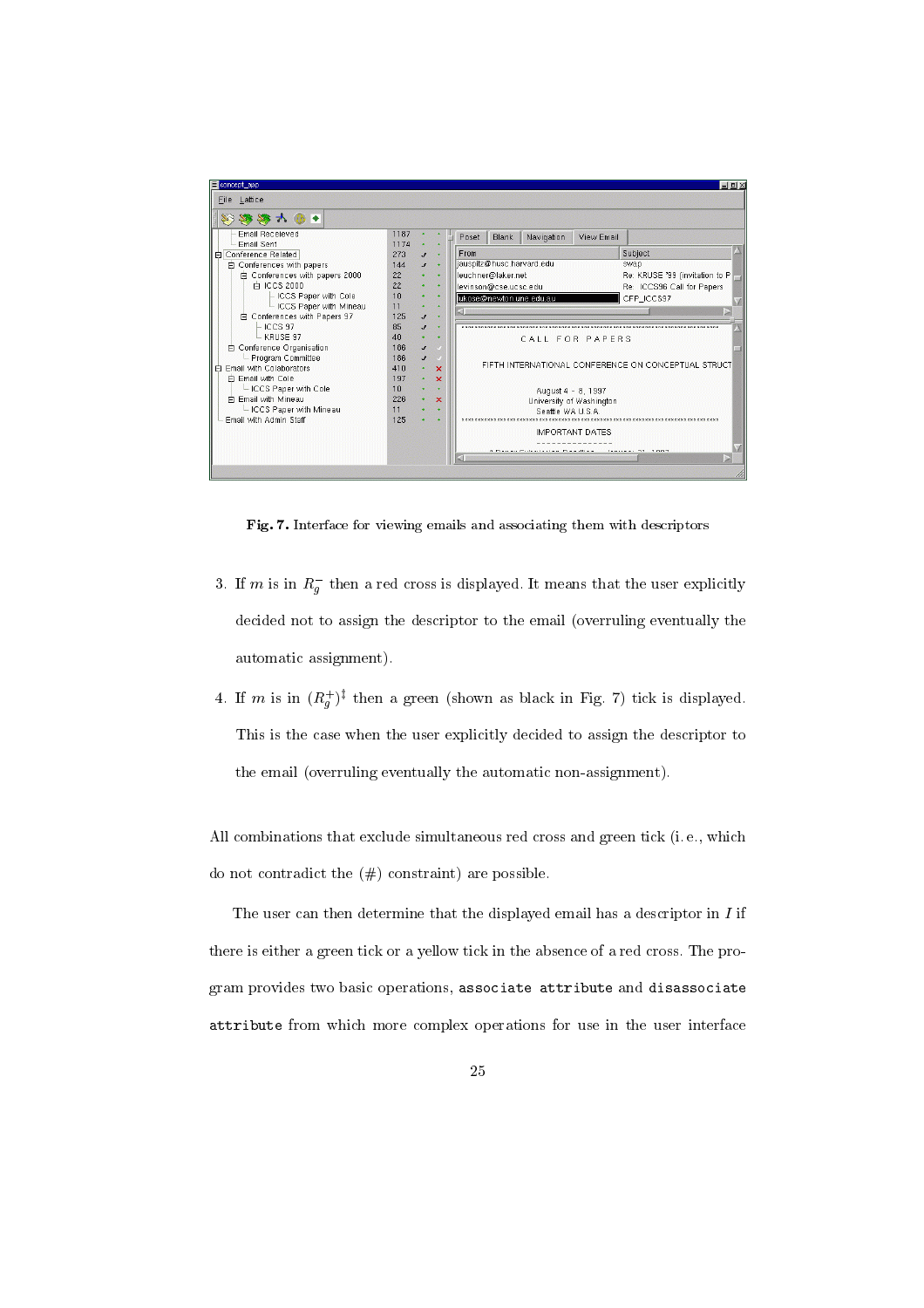may be constructed. The associate attribute operation takes two parameters, an email document, and a descriptor  $m$ . The operation inserts the pair  $(g,m)$  into R , and removes, for all  $n > m$ ,  $(g, s)$  from R similarly the operation disassociate attribute takes two parameters, an email and a descriptor. The operation inserts  $(g, m)$  in R and removes, for all  $n \leq m, (g, n)$  from R+ The construction of the two operators guarantees that the constraint  $(\#)$  is always satisfied.

The user is also able to influence the way that  $R$  is derived from  $Q$  by modifying the query function. The user is able to modify the query using the Scale Query field in the dialog box shown in Fig. 6. After any such modification to the query function the relations  $R$  and  $I$  are modified accordingly.

When the user makes a judgment that an indexed email should be associated with a descriptor  $m$ , then an update must be made to  $R_{+}$ , which in turn causes updates to all attributes in the order filter of  $m$  to be updated in  $I$ . The expense of such an update depends on the implementation of the inverted file index and could be as bad as  $O(n)$  where n is the average number of documents per descriptor. The case that a client retracts a judgment, saying that an email is no longer be associated with an attribute  $m$ , requires a possible update to each attribute  $n$  in the order filter of  $m$ .

It is useful for the system to maintain the relation  $R_+$  for special descriptors dependent on observation by the program of the users behavior. Two examples of such descriptors are "read" for emails that the user has already read, and "new" for emails that the user has not yet been notified of.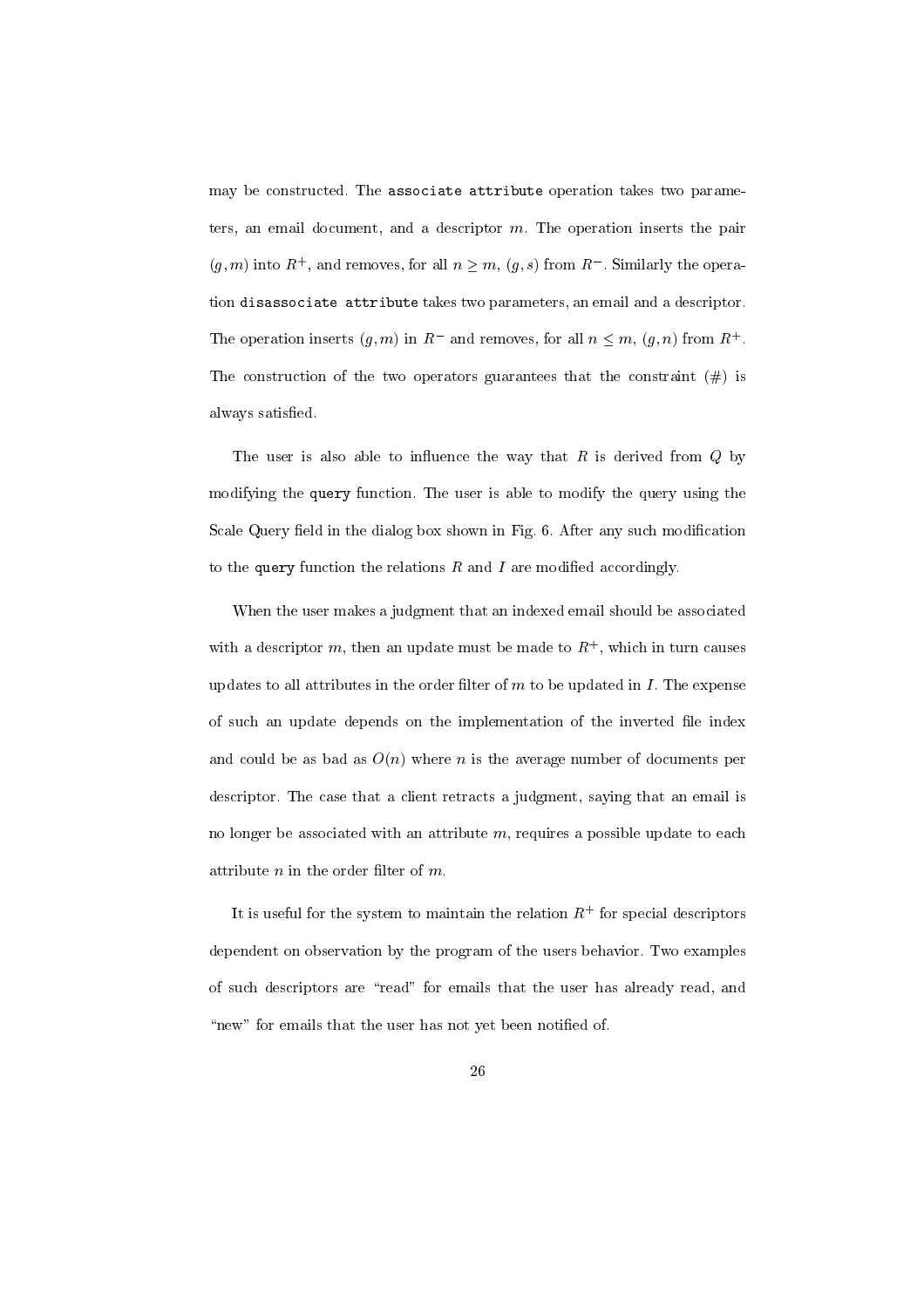### 5.4 Navigating the Conceptual Space

When the user requests that the concept lattice derived from the scale with name s 2 S be derived the program computer S(s) from December 2 via the program computer S(s) from December 2 v algorithm reported in [5]. In the case that the user requests a diagram combining two scales with names labels s and t, then the scale  $\mathcal{S}_{B\cup C}$  with  $B = \alpha(s)$  and  $C = \alpha(t)$  is calculated by the program and its concept lattice  $\underline{\mathfrak{B}}(\mathbb{S}_{B\cup C})$  is drawn as a problem into the lattice problem into the lattice product B(SB) -  $\mathbb{S}^3$ .

To assist the user in navigating the conceptual space of emails, the program draws simple line diagrams and (locally) nested line diagrams. A simple line diagram is used to visualize a single scale (see Fig. 8), while nested line diagrams are used to visualize combinations of scales (see Fig. 9). The concept lattices, from which the nested line diagrams are drawn, are computed from the contexts given by  $\mathcal{S}_{\alpha(s)}$ . Figure 10 shows a locally nested line diagram according to [19], where the complexity of the visualization is reduced by displaying the inner scale only when it refines the concept of the outer scale.

In the next Section, the navigation in the conceptual space by means of (nested) line diagrams is illustrated by two examples.

#### 6 Two Application Scenarios for HierMail

The user may navigate the conceptual space of emails documents for different purposes:

1. to retrieve previously stored emails; and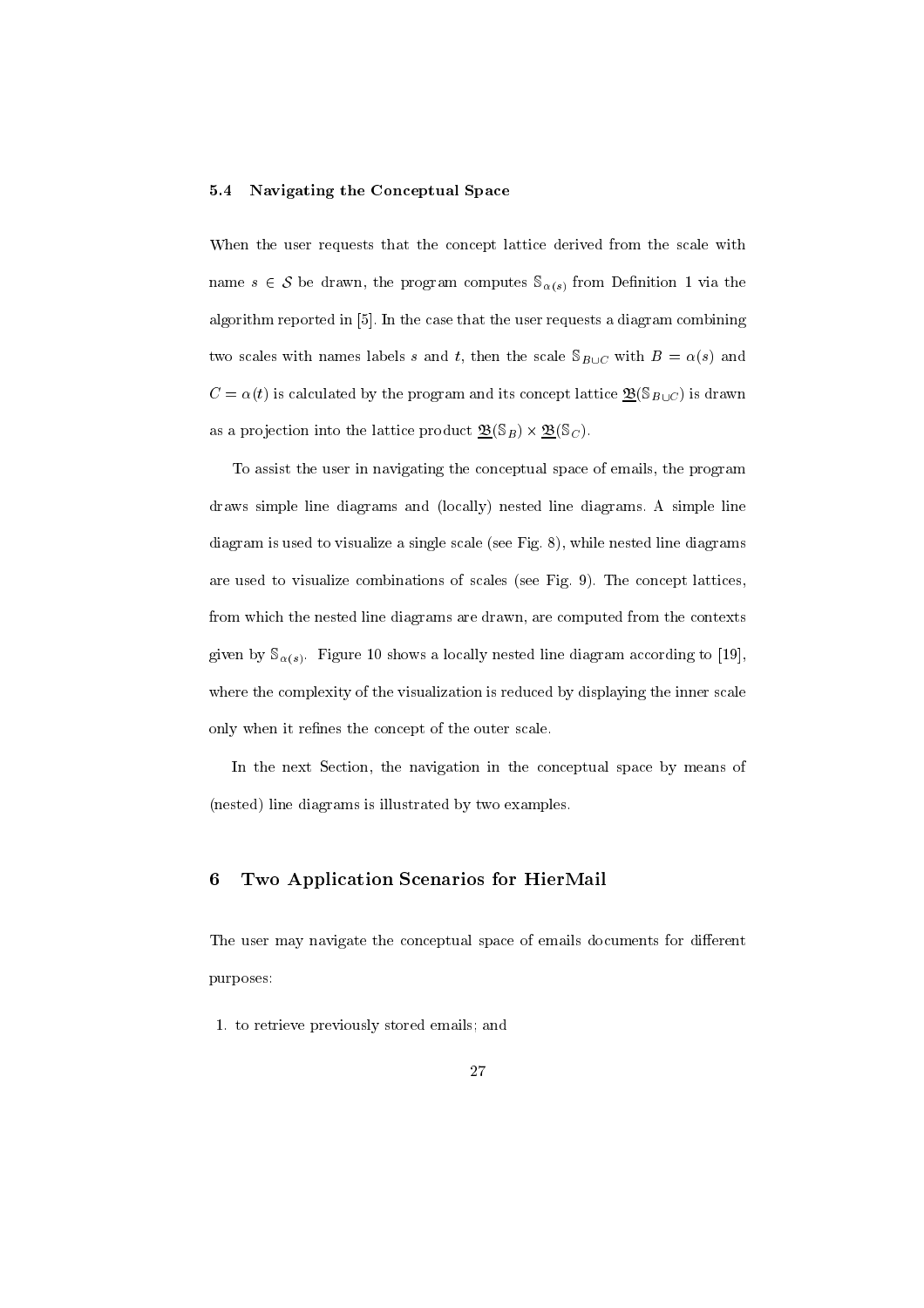

Fig. 8. Top-left-center shows the text input field allowing keywords to be entered in the style of a classic search engine. The explorer-like structure to the left is the user-dened descriptor hierarchy (ontology). To the right is the concept lattice.

2. to discover knowledge in the email collection, for instance to find collections of emails thematically linked (i. e., conceptual clustering), to discover patterns of communication between different groups, or to detect upcoming topics.

# 6.1 Email Retrieval with HierMail

Imagine a researcher who was in the Program Committee (PC) of ICCS '97 and was at that time co-authoring with other members of the PC for the same confer-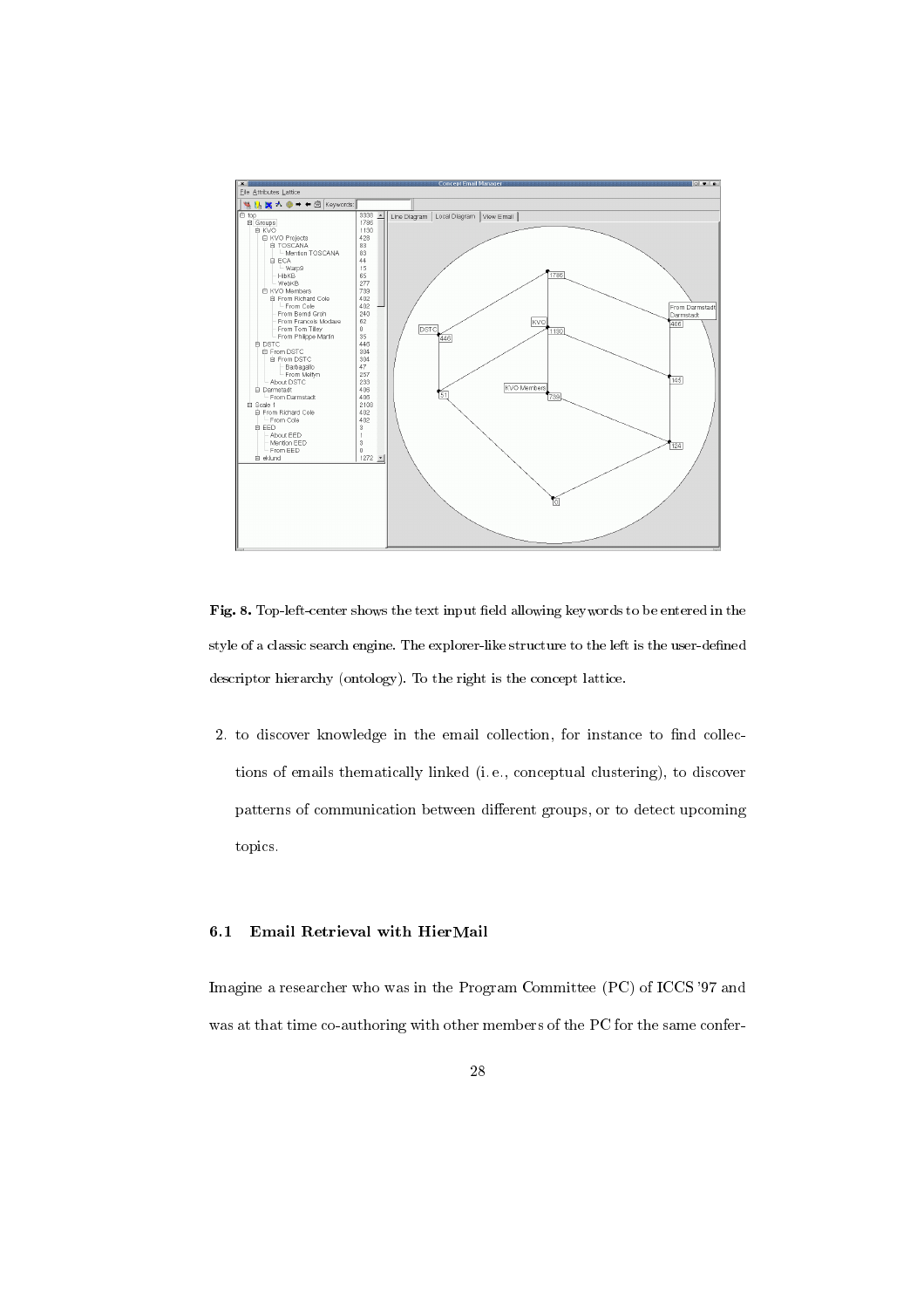

Fig. 9. This screenshot shows a nested concept lattice with a conceptual scale nested within the outer scale.

ence. For the organization of a conference in the year 2002, she wants to retrieve some facts about the organization of ICCS '97. However, she only remembers that she exchanged this information with one of the people she was co-authoring with for ICCS '97, and that it was only one small part of a correspondence covering various topics.

The researcher may begin her search by requesting a line diagram for the scale named "Conference Related". This scale is shown in Fig. 11. It shows that from her 2345 emails in total, there are 222 emails related to conferences, 145 of which are related to conferences with papers submitted, 115 related to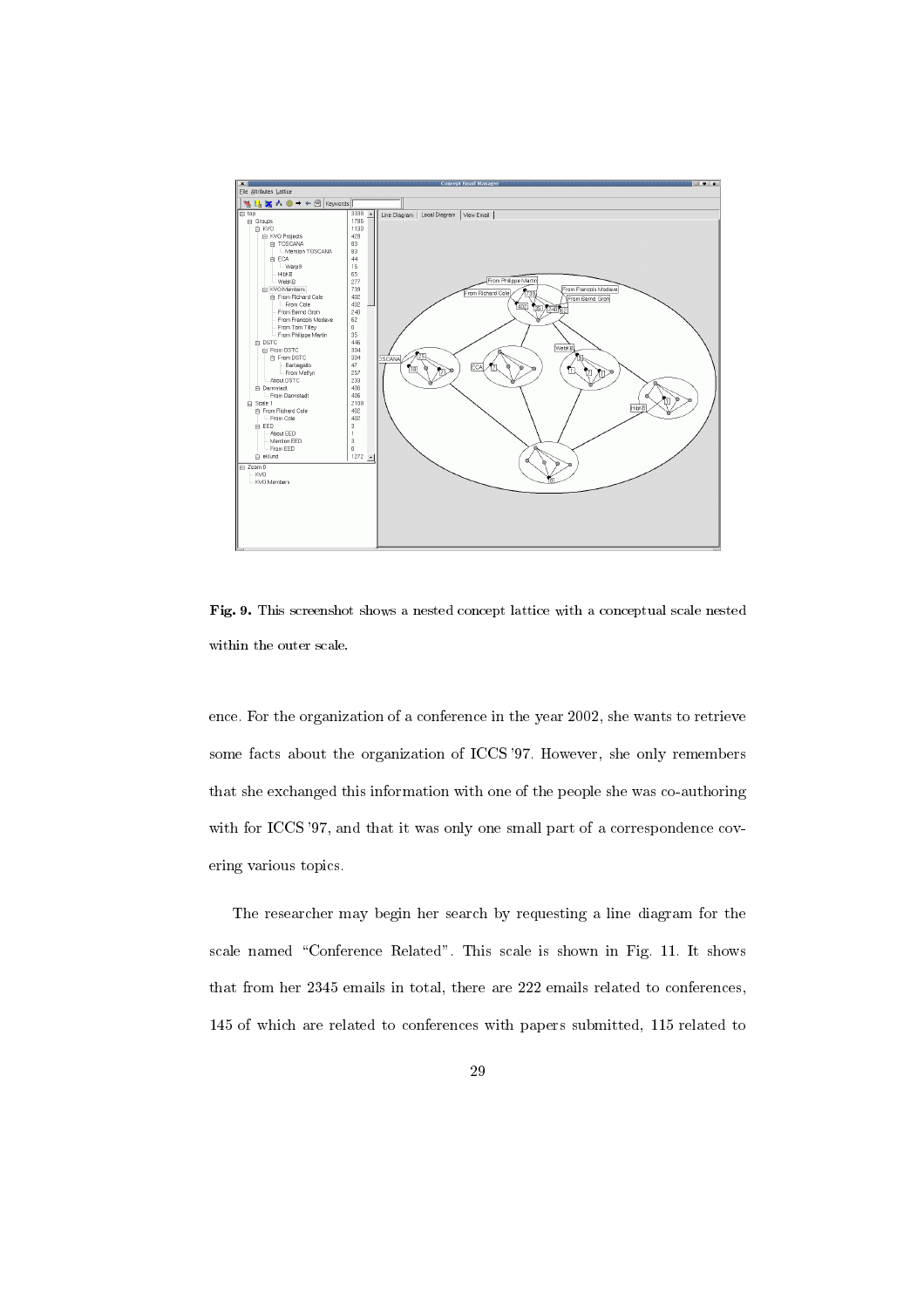

Fig. 10. Nesting and Zooming. Here we see local scaling as a way of reducing complexity. The inner scale is displayed only when it dierentiates the concept of the outer scale.

conference organization, 110 of which in their turn are related to both conference organization and program committees. 38 emails are related to all those topics. The researcher decides that the email she is looking for is likely to be under the descriptor "Conferences with Papers". As there are too many emails in its extent to be read through, she may for instance want to expand the concept and narrow the search. By choosing the scale  $\mathcal{S}_{\text{Conferences 1997}}$ , she obtains Fig. 12. Now the researcher can for instance check the 19 mails related to \ICCS '97" and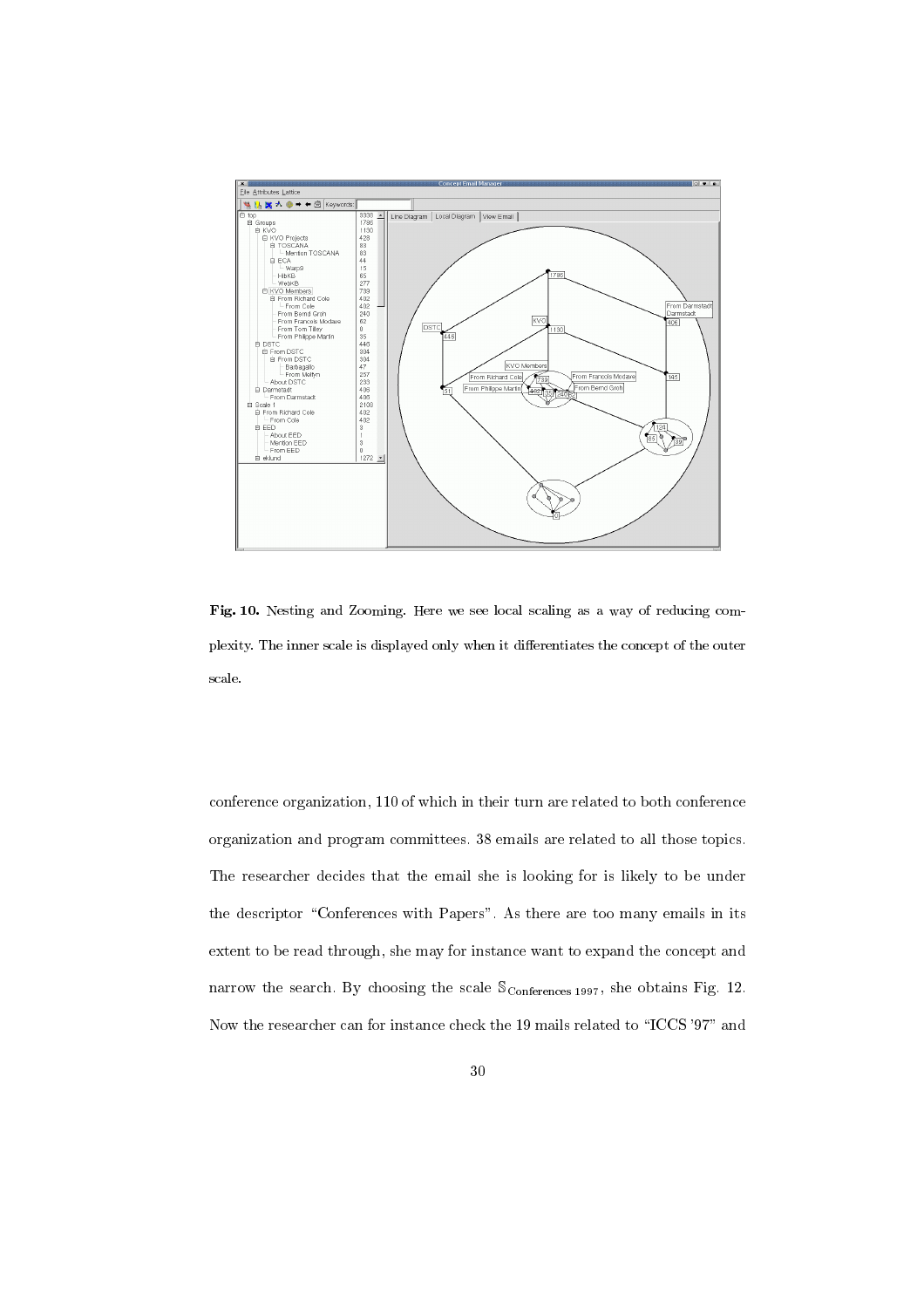

Fig. 11. Concept Lattice derived from the Scale for "Conference Related".



Fig. 12. Concept Lattice derived from the Scales for "Conference Related" and "Conferences with Papers".

\Conference Organization/Program Committee" as in a conventional mailing program (see Fig. 7).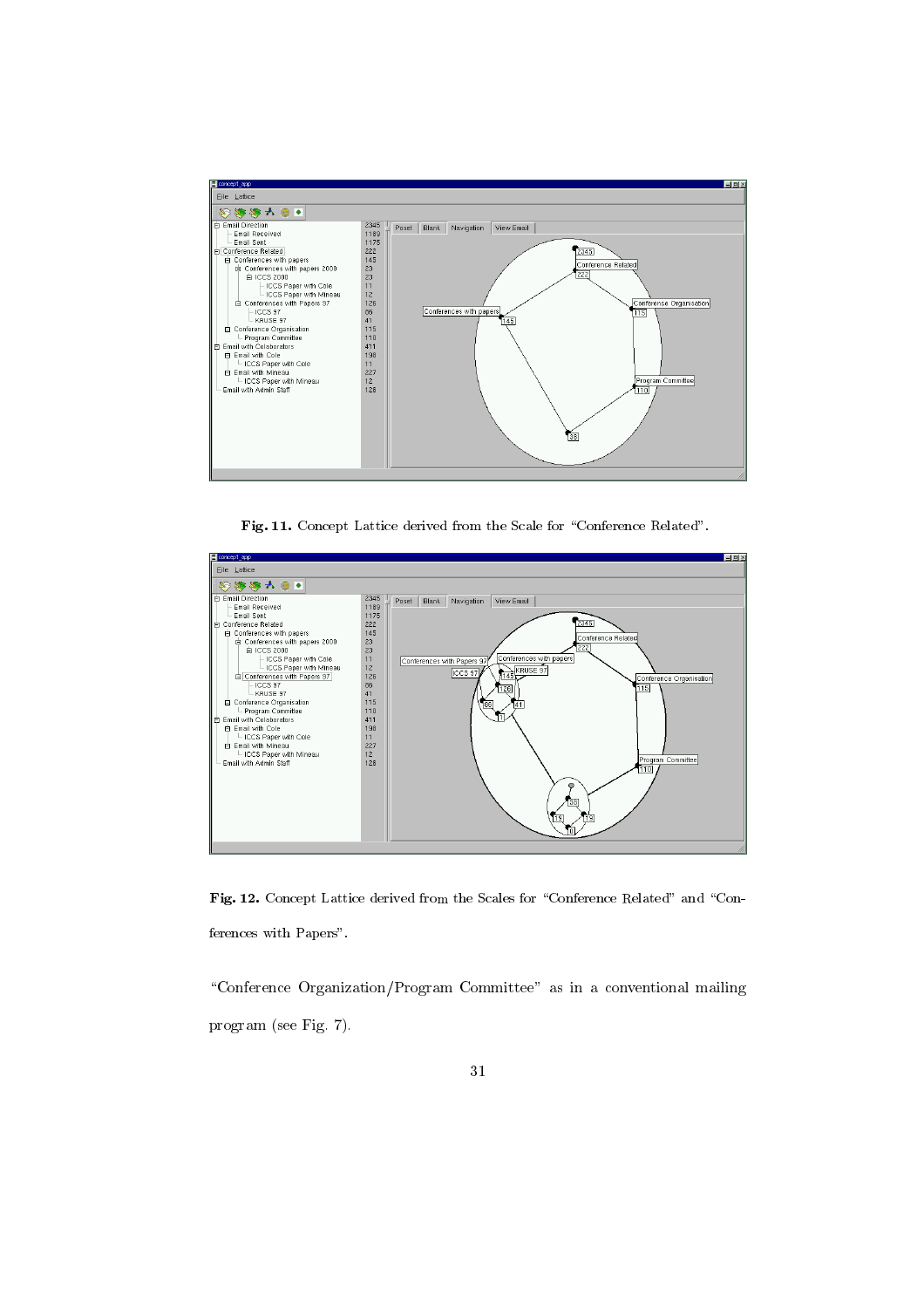If she still doesn't find the email she is looking for there, then she has to check either the 86 papers related to \ICCS '97" or even all 115 emails under the descriptor "Conference Organization". Before doing this, however, she might want to differentiate these concepts further, e.g., by zooming into them with the scale "Members of ICCS '97 Program Committee". If this scale doesn't exist yet, then she can create it on the fly using the widget for modifying the scale function (see Fig. 6) and eventually store the new scale for further use.

Note that with a classical, tree-structured search hierarchy, for instance one where the names of the correspondents are on the highest level, one would be forced to search all branches individually.

#### 6.2 Knowledge Discovery with HierMail

We now look at how HIERMAIL supports knowledge discovery based on the lattice metaphor, uncovering relationships inherent in the data. Suppose we want insights about the working behavior of the KVO research group and analyze a collection of emails of the group leader. We are particularly interested in the emails exchanged between the group leader, the PhD students and Research Scientists in the group. In order to select relevant emails, we consider the conceptual scale `Groups'. Fig. 8 shows that among his 1,786 emails about `Groups', there are 1,130 related to the KVO group (Fig. 8 centre) and 739 emails from members of the KVO group. Interestingly, 124 of those mails are also assigned to the descriptor 'From Darmstadt'. This is due to PhD students traveling to Eu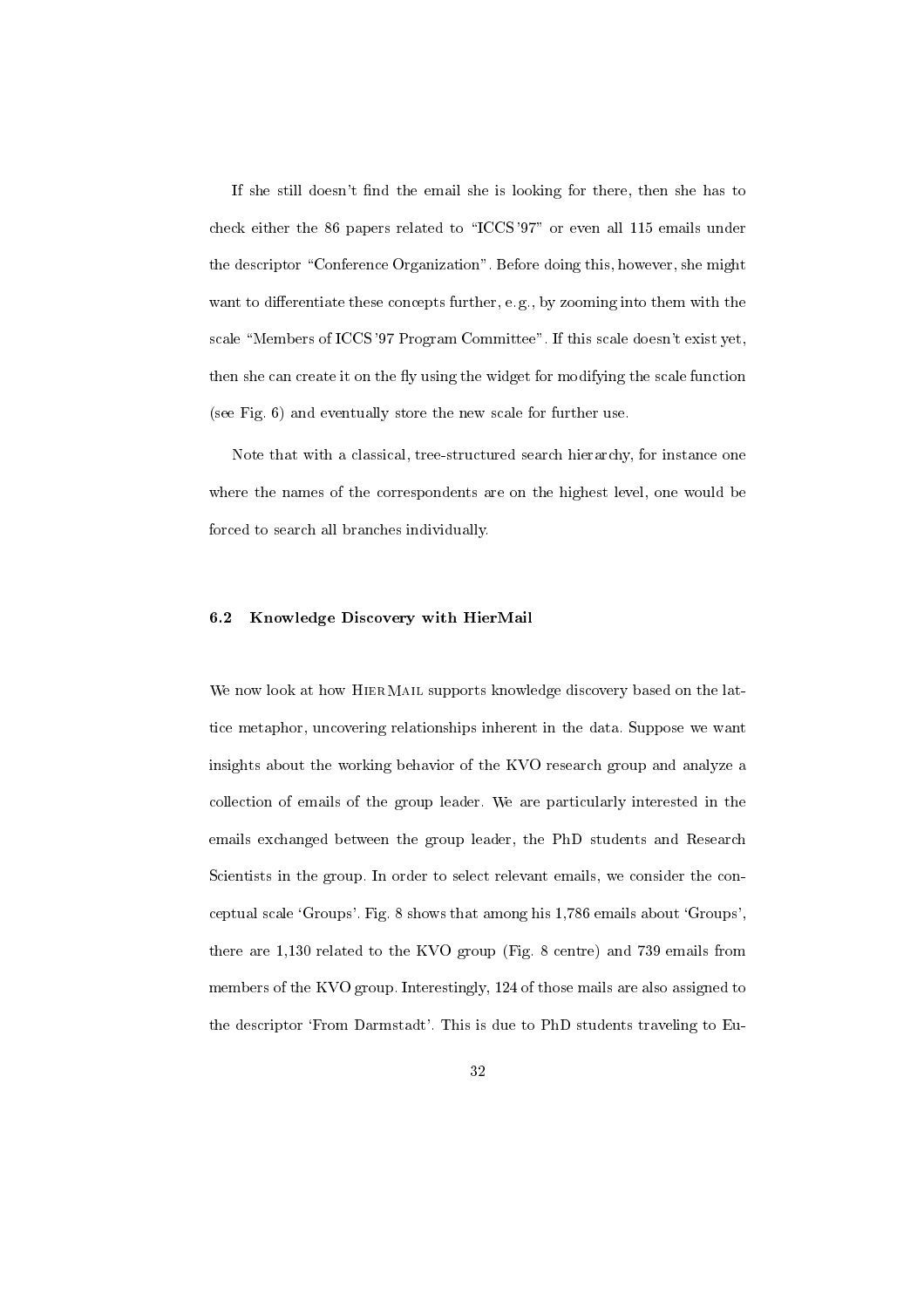rope, and indicates extensive exchange between the KVO group and Darmstadt University of Technology.

This corpus of 739 emails will be subject to further analysis. We zoom into the middle concept, using the scale KVO group. The result is shown in Fig. 10. It reveals that Richard Cole is the group member who exchanged the most emails with the group leader. In order to derive new knowledge out of this information, further implicit background knowledge of the group leader is needed, as there may be different reasons for this observation. For instance, it may be that Cole is the most active student, or he simply prefers email as a means of communication, or it may be that he is the longest serving member of the research group and has therefore accumulated the most email traffic.

Let us now analyze how the group members are related to projects. We zoom into the middle of Fig. 10 with the scale KVO Projects, and swap inner and outer scales. The result is shown in Fig. 9. The inner scale distinguishes the emails by team members and the outer scale by project names. The effect is that we can immediately see from the number of emails attached to each node how team members' interests are partitioned across projects. The gray nodes in the middle left ellipse show that only Richard Cole shows interest in the project named ECA; there is no email traffic on ECA from any other team member.

A tool like HierMail might have been useful for instance for the law suit of the U. S. government against a ma jor software company in 2000, where the public prosecutor had to check the company's emails on eventually unlawful cartel agreements. Another possible use is the discovery of new trends on mailing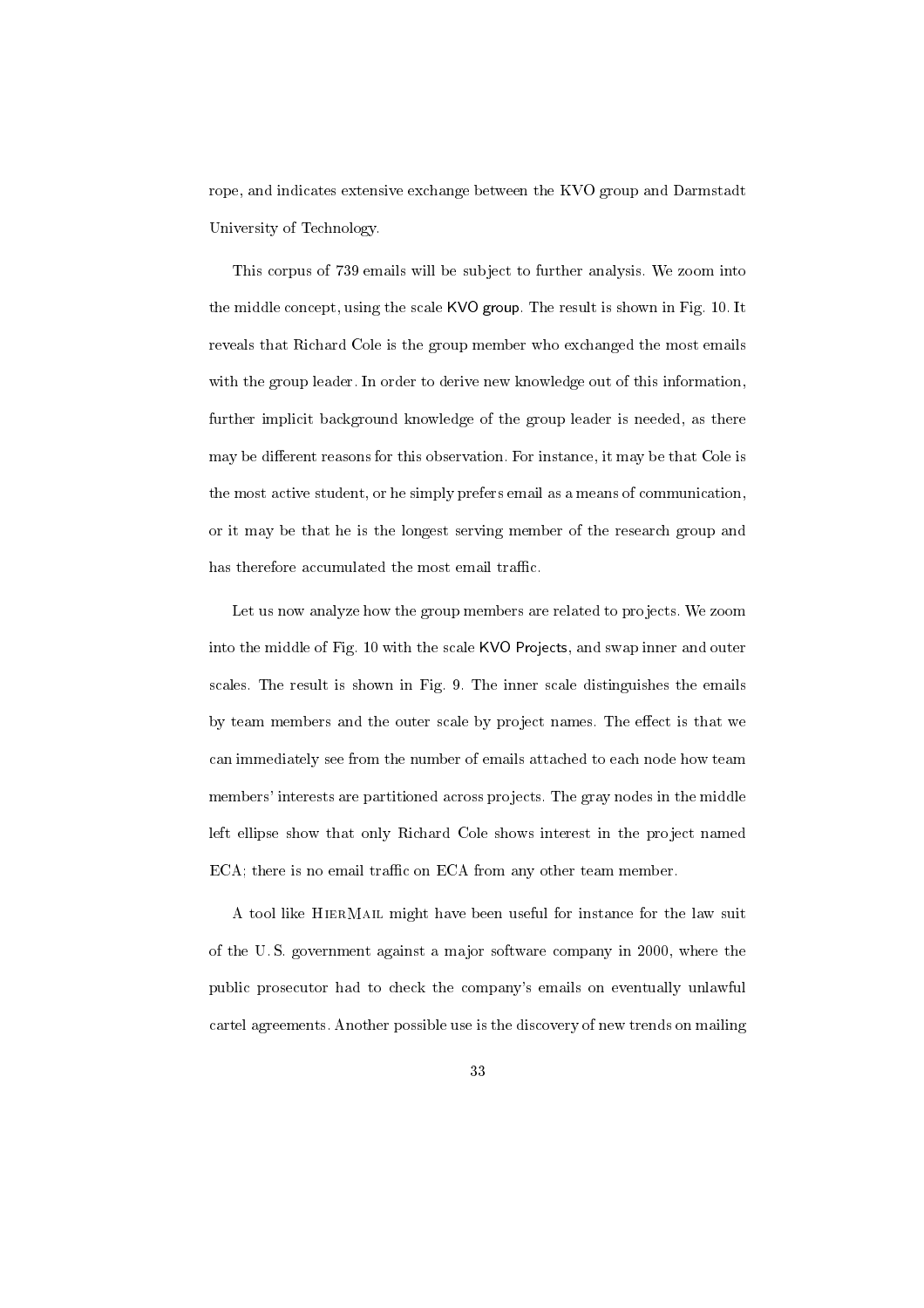lists and newsgroup servers. As in most other KDD applications, of course data privacy regulations have to be considered for such applications.

# 7 Conclusion

This paper gives a mathematical description of the algebraic structures used to create a lattice-based view of email. The structure, its implementation, and its operation aid the process of knowledge discovery in large collections of emails. The paper illustrates the mathematical treatment through the development of a useful document management, retrieval and knowledge discovery tool for emails. By using a conceptual multi-hierarchy, the content and shape of the lattice view is varied via the process of mixed-initiative interaction. An efficient implementation of the index promotes client iteration. The work shows that the principles of Formal Concept Analysis can be supported by an inverted file index and that a useful and scalable email management system results.

Acknowledgment. The work reported in this paper forms part of the GoDa (Gold-Coast/Darmstadt) project and is supported by the Australian Research Council and the *Deutsche Forschungsgemeinschaft*. This research also benefits from the support of the Distributed Systems Technology Research Centre (DSTC Pty Ltd) which operates as part of the Australian Government's CRC program.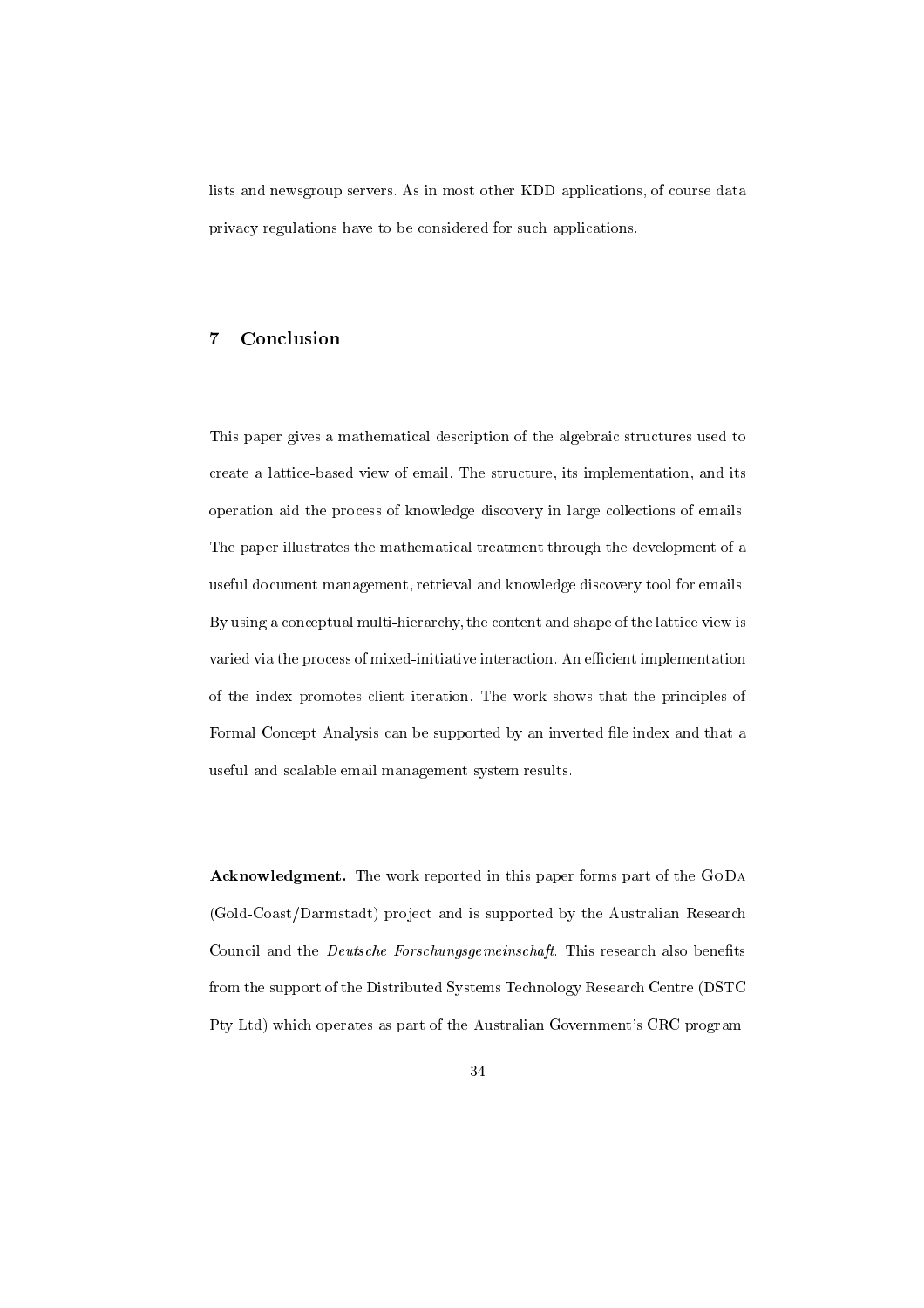# References

- 1. I. Androutsopoulus, J. Koutsias, K.V. Chandrinos, D. Spryropoulos: An Experi mental Comparison of Naive Bayesian and Keyword-Based Anti-Spam Filtering, In Proceedings of the 23rd SIGIR Conference, ACM Press, 2000, 160-167
- 2. J. Brutlag, J. Meek: Challenges of the email domain for text classication, In Proceedings of the 17th International Conference on Machine Learning, Morgan Kaufmann, 2000, 103-110
- 3. C. Carpineto, G. Romano: GALOIS: An Order-Theoretic Approach to Conceptual Clustering. Machine Learning. Proc. ICML 1993, Morgan Kaufmann Publishers  $1993, 33 - 40$
- 4. W. Cohen: Learning Rules that Classify E-mail, In Proceedings of the AAAI Spring Symposium on Machine Learning in Information Access, Standford, CA, 1996.
- 5. R. Cole, P. Eklund: Scalability in Formal Concept Analysis: A Case Study using Medical Texts. Computational Intelligence,  $15(1)$ , 1999, 11-27
- 6. R. Cole, P. Eklund: Analyzing an Email Collection using Formal Concept Analysis. Proceedings of the European Conf. on Knowledge and Data Discovery (PKDD99), LNAI 1704, Springer, Heidelberg 1999, 309-315
- 7. R. Cole, P. Eklund: Browsing Semi-Structured Web Texts using Formal Concept Analysis, in Proceedings of the 9th International Conference on Conceptual Structures (ICCS'2001), LNAI 2120, Springer, Heidelberg 2001, 319-332
- 8. R. Cole, P. Eklund, G. Stumme: CEM  $-$  A Program for Visualization and Discovery in Email, In D.A. Zighed, J. Komorowski, J. Zytkow (Eds), in Proceedings of the European Conf. on Know ledge and Data Discovery (PKDD00), LNAI 1910, Springer, Heidelberg  $2000, 367-374$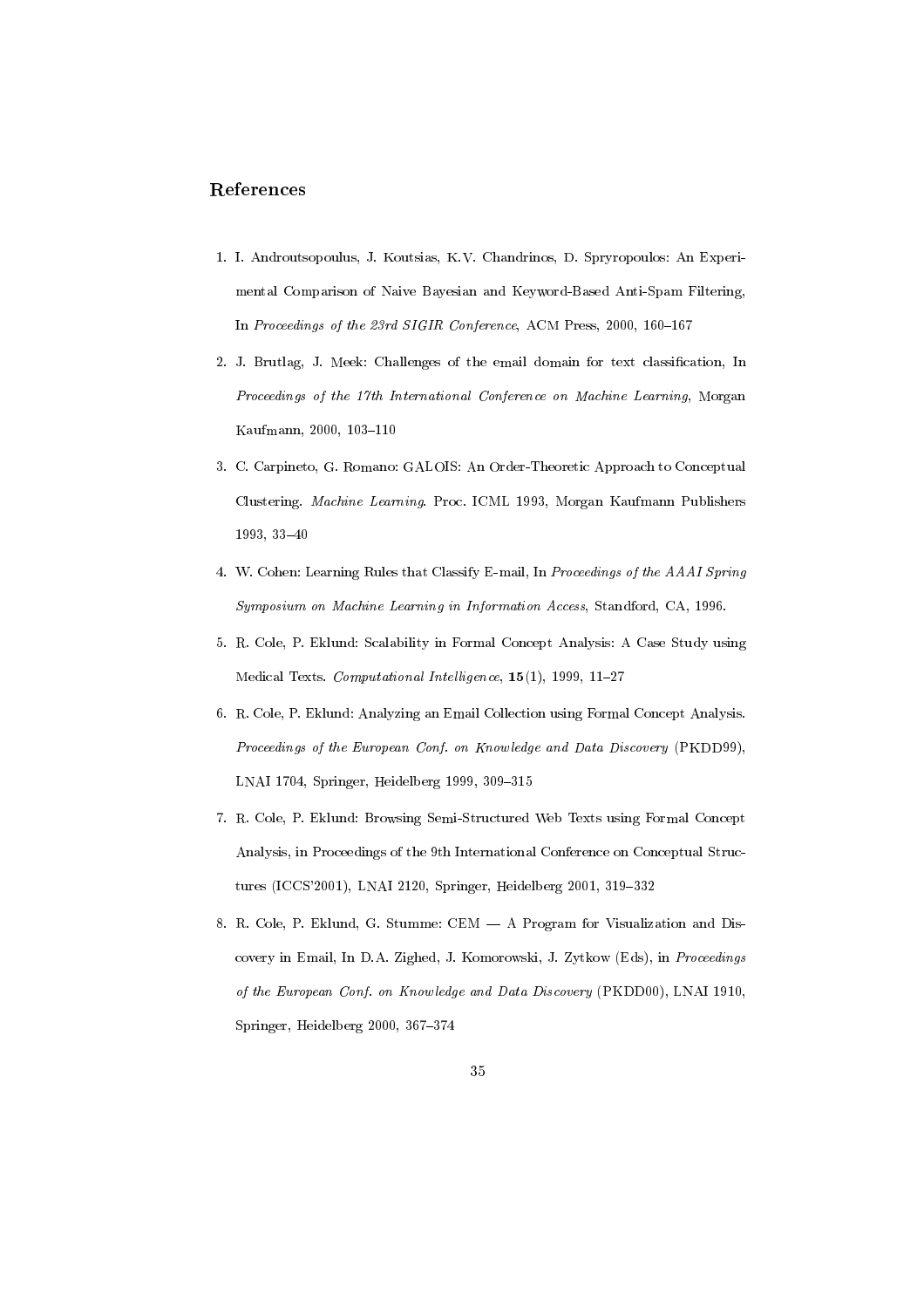- 9. R. Cole, P. W. Eklund, D. Walker: Using Conceptual Scaling in Formal Concept Analysis for Knowledge and Data Discovery in Medical Texts, Proceedings of the Second Pacific Asian Conference on Knowledge Discovery and Data Mining (PAKDD98), World Scientific, 1998, 378-379
- 10. R. Cole, G. Stumme: CEM: A Conceptual Email Manager, in Proceedings of the 8th International Conference on Conceptual Structures (ICCS'2000), LNAI 1867, Springer, Heidelberg 2000, 438-453
- 11. B. Ganter, R. Wille: Conceptual scaling. In: F.Roberts (ed.): Applications of combinatorics and graph theory to the biological and social sciences. Springer, New York 1989, 139-167
- 12. E. Horvitz: Uncertainty, Action and Interaction: In pursuit of Mixedinitiative Computing *Intelligent Systems* IEEE, September, 1999, 17-20 http://research.microsoft.com/~horvitz/mixedinit.HTM
- 13. B. Ganter, R. Wille: Formal Concept Analysis: Mathematical Foundations. Springer, Heidelberg 1999
- 14. K. Jones: View Mail Users Manual. http://www.wonderworks.com/vm. 1999
- 15. R. S. Michalski: Knowledge acquisition through conceptual clustering: a theoretical framework and an algorithm for partitioning data into conjunctive concepts. Policy Analysis and Information Systems  $4(3)$ , 1980, 219-244
- 16. G. Mineau, R. Godin: Automatic Structuring of Knowledge Bases by Conceptual Clustering. IEEE Transactions on Know ledge and Data Engineering 7(5),1995, 824-829
- 17. W. Schuller: http://gmail.linuxpower.org/. 1999
- 18. S. Strahringer, R. Wille: Conceptual clustering via convex-ordinal structures. In: O. Opitz, B. Lausen, R. Klar (eds.): *Information and Classification*. Springer, Berlin-